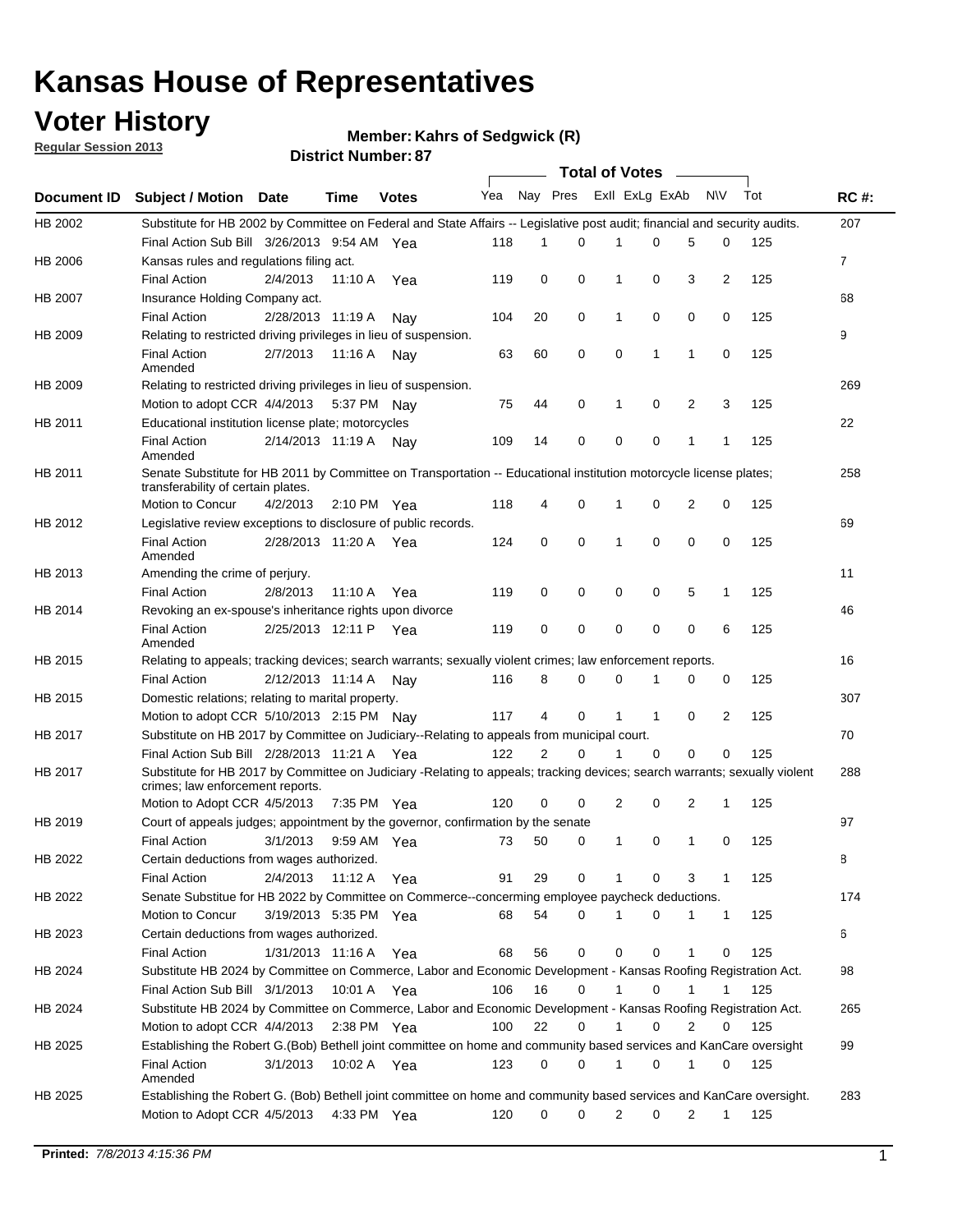## **Voter History**

**Member: Kahrs of Sedgwick (R)** 

**Regular Session 2013**

|             |                                                                                                                                                                                                                                                       |                       |         |              |     |                | <b>Total of Votes</b> |   |                |   |           |     |             |
|-------------|-------------------------------------------------------------------------------------------------------------------------------------------------------------------------------------------------------------------------------------------------------|-----------------------|---------|--------------|-----|----------------|-----------------------|---|----------------|---|-----------|-----|-------------|
| Document ID | <b>Subject / Motion Date</b>                                                                                                                                                                                                                          |                       | Time    | <b>Votes</b> | Yea | Nay Pres       |                       |   | Exll ExLg ExAb |   | <b>NV</b> | Tot | <b>RC#:</b> |
| HB 2028     | Providing for venue in Shawnee County District Court in certain forfeiture proceedings                                                                                                                                                                |                       |         |              |     |                |                       |   |                |   |           |     | 12          |
|             | <b>Final Action</b><br>Amended                                                                                                                                                                                                                        | 2/8/2013              |         | 11:12 A Yea  | 119 | 1              | $\Omega$              | 0 | 0              | 5 | 0         | 125 |             |
| HB 2028     | Providing for venue in Shawnee County District Court in certain forfeiture proceedings                                                                                                                                                                |                       |         |              |     |                |                       |   |                |   |           |     | 199         |
|             | Motion to Concur                                                                                                                                                                                                                                      | 3/25/2013 9:36 AM Yea |         |              | 120 | 0              | 0                     | 2 | 0              | 2 | 1         | 125 |             |
| HB 2030     | Creating wounded warrior deer hunting permits for injured combat veterans.                                                                                                                                                                            |                       |         |              |     |                |                       |   |                |   |           |     | 25          |
|             | <b>Final Action</b><br>Amended                                                                                                                                                                                                                        | 2/15/2013 11:16 A     |         | Yea          | 115 | 0              | 0                     | 2 | $\overline{2}$ | 3 | 3         | 125 |             |
| HB 2033     | Concerning the regulation of knives                                                                                                                                                                                                                   |                       |         |              |     |                |                       |   |                |   |           |     | 143         |
|             | <b>Final Action</b>                                                                                                                                                                                                                                   | 3/7/2013              | 12:12 P | Yea          | 93  | 28             | 0                     | 1 | 0              | 3 | 0         | 125 |             |
| HB 2033     | Concerning the regulation of knives.                                                                                                                                                                                                                  |                       |         |              |     |                |                       |   |                |   |           |     | 270         |
|             | Motion to adopt CCR 4/4/2013                                                                                                                                                                                                                          |                       |         | 5:43 PM Yea  | 95  | 26             | 0                     |   | 0              | 3 | 0         | 125 |             |
| HB 2034     | Human trafficking; crimes of commercial sexual exploitation of a child, selling sexual relations, promoting the sale of sexual<br>relations and buying sexual relations; children in need of care; staff secure faciliies.                            |                       |         |              |     |                |                       |   |                |   |           |     | 17          |
|             | <b>Final Action</b><br>Amended                                                                                                                                                                                                                        | 2/12/2013 11:16 A Yea |         |              | 124 | $\Omega$       | 0                     | 0 | 1              | 0 | 0         | 125 |             |
| HB 2034     | S Sub for HB 2034 by Committee on Judiciary - Human trafficking; crimes of commercial sexual exploitation of a child, selling<br>sexual relations, promoting the sale of sexual relations and buying sexual relations; children in need of care;staff |                       |         |              |     |                |                       |   |                |   |           |     | 282         |
|             | Motion to Adopt CCR 4/5/2013 4:18 PM Yea                                                                                                                                                                                                              |                       |         |              | 120 | 0              | 0                     | 2 | 0              | 2 | 1         | 125 |             |
| HB 2035     | Cities; experience requirements for plumbers, electricians and certain mechanical contractors.                                                                                                                                                        |                       |         |              |     |                |                       |   |                |   |           |     | 29          |
|             | <b>Final Action</b>                                                                                                                                                                                                                                   | 2/18/2013 11:16 A     |         | Yea          | 117 | 2              | 0                     | 2 | 0              | 4 | 0         | 125 |             |
| HB 2037     | Public property; religious displays; other displays.                                                                                                                                                                                                  |                       |         |              |     |                |                       |   |                |   |           |     | 176         |
|             | <b>Final Action</b>                                                                                                                                                                                                                                   | 3/20/2013 10:27 A     |         | Yea          | 120 | 3              | 0                     | 1 | 0              | 1 | 0         | 125 |             |
| HB 2041     | Criminal history record information; definition; municipal court reporting; district court reporting.                                                                                                                                                 |                       |         |              |     |                |                       |   |                |   |           |     | 19          |
|             | <b>Final Action</b>                                                                                                                                                                                                                                   | 2/13/2013 11:23 A     |         | Yea          | 119 | 3              | 0                     | 0 | 0              | 3 | 0         | 125 |             |
| HB 2042     | Appraisal of property for taxation purposes; appeals; changes.                                                                                                                                                                                        |                       |         |              |     |                |                       |   |                |   |           |     | 158         |
|             | <b>Final Action</b><br>Amended                                                                                                                                                                                                                        | 3/18/2013 11:19 A     |         | Yea          | 109 | 12             | 0                     | 2 | 0              | 2 | 0         | 125 |             |
| HB 2043     | Aggravated battery; driving under the influence.                                                                                                                                                                                                      |                       |         |              |     |                |                       |   |                |   |           |     | 100         |
|             | <b>Final Action</b><br>Amended                                                                                                                                                                                                                        | 3/1/2013              |         | 10:03 A Yea  | 123 | 0              | 0                     |   | 0              | 1 | 0         | 125 |             |
| HB 2043     | Senate Substitute for HB 2043 by Committee on Judiciary - Attorney general; duties and responsibilities; notice of intent to<br>seek the death penalty.                                                                                               |                       |         |              |     |                |                       |   |                |   |           |     | 271         |
|             | Motion to adopt CCR 4/4/2013                                                                                                                                                                                                                          |                       |         | 5:48 PM Yea  | 121 | 0              | 0                     |   | 0              | 3 | 0         | 125 |             |
| HB 2044     | Increasing the penalty for a person who distributes a controlled substance that causes great bodily harm or death.                                                                                                                                    |                       |         |              |     |                |                       |   |                |   |           |     | 101         |
|             | <b>Final Action</b><br>Amended                                                                                                                                                                                                                        | 3/1/2013              | 10:05 A | Yea          | 112 | 11             | 0                     |   | 0              |   | 0         | 125 |             |
| HB 2047     | Requiring certain municipalities to vote to increase property tax revenues over previous year when such increase exceeds<br>inflation; publication.                                                                                                   |                       |         |              |     |                |                       |   |                |   |           |     | 186         |
|             | <b>Final Action</b><br>Amended                                                                                                                                                                                                                        | 3/21/2013 11:29 A Yea |         |              | 68  | 53             | 0                     |   | 0              | 3 | 0         | 125 |             |
| HB 2049     | Kansas department of agriculture; increasing certain fees and eliminating sunsets on various program fees.                                                                                                                                            |                       |         |              |     |                |                       |   |                |   |           |     | 59          |
|             | <b>Final Action</b><br>Amended                                                                                                                                                                                                                        | 2/27/2013 12:23 P     |         | Nav          | 77  | 46             | 0                     | 1 | 0              | 1 | 0         | 125 |             |
| HB 2049     | Kansas department of agriculture; increasing certain fees; concerning sunsets on various program fees.                                                                                                                                                |                       |         |              |     |                |                       |   |                |   |           |     | 324         |
|             | Motion to adopt CCR 6/2/2013                                                                                                                                                                                                                          |                       |         | 12:28 A FxAh | 45  | 64             | 0                     |   | 0              | 6 | 9         | 125 |             |
| HB 2050     | Agriculture; agricultural chemical registration; pesticide business liablity insurance; repeal of the Kansas agricultural liming<br>materials act.                                                                                                    |                       |         |              |     |                |                       |   |                |   |           |     | 60          |
|             | <b>Final Action</b><br>Amended                                                                                                                                                                                                                        | 2/27/2013 12:25 P     |         | Nay          | 103 | 20             | 0                     | 1 | 0              | 1 | 0         | 125 |             |
| HB 2051     | Substitute for HB 2051 by Committee on Agriculture and Natural Resources--Amending provisions relating to dams,<br>obstructions, sstreams and water flex accounts and transfer permits.                                                               |                       |         |              |     |                |                       |   |                |   |           |     | 50          |
|             | Final Action Sub Bill 2/26/2013 2:12 PM Yea                                                                                                                                                                                                           |                       |         |              | 117 | $\overline{c}$ | 0                     | 0 | 0              | 0 | 6         | 125 |             |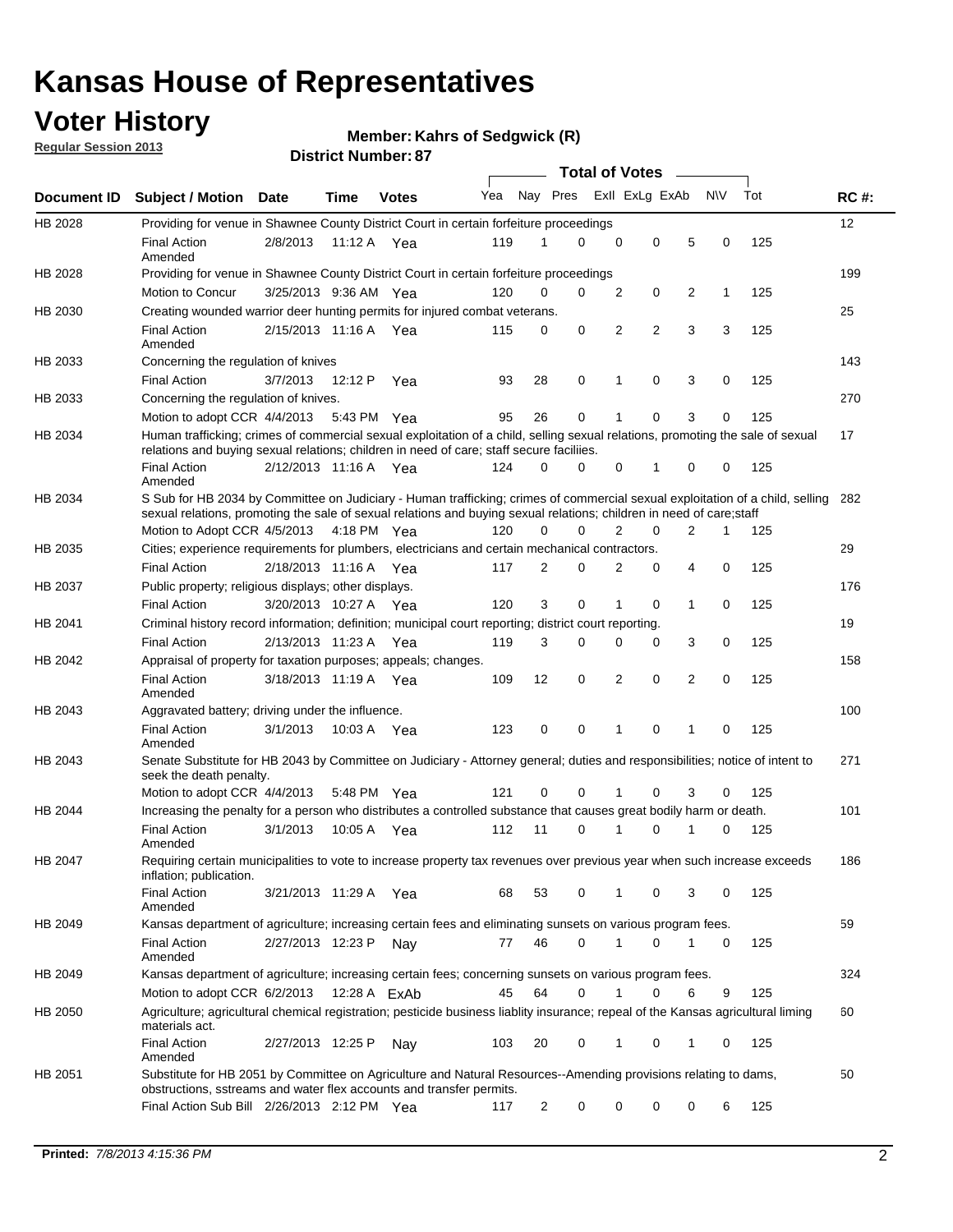## **Voter History**

**Member: Kahrs of Sedgwick (R)** 

**Regular Session 2013**

|                |                                                                                                                                                                                                                                          |                       |             | וט . וסטוווטרו ועוווסו |     |                |                             | <b>Total of Votes</b> | $\sim$      |              |                |     |             |
|----------------|------------------------------------------------------------------------------------------------------------------------------------------------------------------------------------------------------------------------------------------|-----------------------|-------------|------------------------|-----|----------------|-----------------------------|-----------------------|-------------|--------------|----------------|-----|-------------|
| Document ID    | <b>Subject / Motion Date</b>                                                                                                                                                                                                             |                       | <b>Time</b> | <b>Votes</b>           |     |                | Yea Nay Pres ExII ExLg ExAb |                       |             |              | <b>NV</b>      | Tot | <b>RC#:</b> |
| HB 2052        | Discharging a firearm inside or into a city; unlawful acts; exceptions.                                                                                                                                                                  |                       |             |                        |     |                |                             |                       |             |              |                |     | 155         |
|                | <b>Final Action</b><br>Amended                                                                                                                                                                                                           | 3/14/2013 11:20 A Yea |             |                        | 121 | $\overline{2}$ | 0                           | 0                     | 0           | 2            | 0              | 125 |             |
| HB 2052        | Senate Substitute for HB 2052 by Committee on Federal and State Affairs - Concerning firearms; personal and family<br>protection act; concealed handguns in public building; other changes; unlawful discharge of a firearm inside city. |                       |             |                        |     |                |                             |                       |             |              |                |     | 300         |
|                | Motion to Adopt CCR 4/5/2013 10:24 P Yea                                                                                                                                                                                                 |                       |             |                        | 104 | 16             | 0                           | 2                     | 0           | 2            | 1              | 125 |             |
| HB 2055        | Personal and Familly Protection Act; public buildings; adequate security.                                                                                                                                                                |                       |             |                        |     |                |                             |                       |             |              |                |     | 156         |
|                | <b>Final Action</b><br>Amended                                                                                                                                                                                                           | 3/14/2013 11:26 A Yea |             |                        | 84  | 38             | 0                           | 0                     | 0           | 2            | 1              | 125 |             |
| HB 2057        | Concerning property taxation; relating to county appraisers; appointing interim appraiser.                                                                                                                                               |                       |             |                        |     |                |                             |                       |             |              |                |     | 208         |
|                | <b>Final Action</b>                                                                                                                                                                                                                      | 3/26/2013 9:55 AM Yea |             |                        | 119 | 0              | $\Omega$                    | 1                     | 0           | 5            | 0              | 125 |             |
| HB 2058        | Taxation of helium and certain other gases under mineral severance tax, and prohibition of certain refunds related thereto.                                                                                                              |                       |             |                        |     |                |                             |                       |             |              |                |     | 159         |
|                | <b>Final Action</b>                                                                                                                                                                                                                      | 3/18/2013 11:21 A Yea |             |                        | 119 | 2              | $\Omega$                    | 2                     | $\Omega$    | 2            | $\Omega$       | 125 |             |
| HB 2059        | Income tax deductions and modifications and severance tax exemptions; basis of partner's interest and shareholder's stock;<br>statutory clarification.                                                                                   |                       |             |                        |     |                |                             |                       |             |              |                |     | 14          |
|                | <b>Final Action</b><br>Amended                                                                                                                                                                                                           | 2/11/2013 11:42 A     |             | Yea                    | 122 | $\overline{2}$ | 0                           | 0                     | 0           | 1            | 0              | 125 |             |
| HB 2059        | Income tax deductions and modifications and severance tax exemptions; basis of partner's interest and shareholder's stock;<br>statutory clarification.                                                                                   |                       |             |                        |     |                |                             |                       |             |              |                |     | 293         |
|                | Motion to Concur                                                                                                                                                                                                                         | 4/5/2013              |             | 8:14 PM Nay            | 0   | 120            | 0                           | 2                     | 0           | 2            | 1              | 125 |             |
| HB 2059        | Income tax rates, deductions and credits; rural opportunity zones; sales tax rates and distribution of revenue; severance tax;<br>and property tax exemptions for IRB property and property damaged by natural disaster.                 |                       |             |                        |     |                |                             |                       |             |              |                |     | 322         |
|                | Motion to adopt CCR 6/2/2013                                                                                                                                                                                                             |                       |             | 12:11 A FxAb           | 69  | 45             | 0                           | $\mathbf{1}$          | 0           | 6            | 4              | 125 |             |
| <b>HB 2060</b> | Prohibiting certain confined persons from receiving food sales tax refunds and homestead property tax refunds.                                                                                                                           |                       |             |                        |     |                |                             |                       |             |              |                |     | 10          |
|                | <b>Final Action</b><br>Amended                                                                                                                                                                                                           | 2/7/2013              | 11:18 A     | Yea                    | 123 | 0              | $\Omega$                    | 0                     | 1           | 1            | 0              | 125 |             |
| HB 2065        | Creating the crime of home improvement fraud.                                                                                                                                                                                            |                       |             |                        |     |                |                             |                       |             |              |                |     | 20          |
|                | <b>Final Action</b><br>Amended                                                                                                                                                                                                           | 2/13/2013 11:26 A Yea |             |                        | 106 | 16             | 0                           | 0                     | 0           | 3            | 0              | 125 |             |
| HB 2066        | Physical therapists; evaluation and treatment of patients.                                                                                                                                                                               |                       |             |                        |     |                |                             |                       |             |              |                |     | 26          |
|                | <b>Final Action</b><br>Amended                                                                                                                                                                                                           | 2/15/2013 11:18 A Yea |             |                        | 98  | 16             | $\mathbf 0$                 | 2                     | 2           | 3            | 4              | 125 |             |
| HB 2067        | Board of nursing; assistant attorneys general.                                                                                                                                                                                           |                       |             |                        |     |                |                             |                       |             |              |                |     | 15          |
|                | <b>Final Action</b>                                                                                                                                                                                                                      | 2/11/2013 11:44 A Yea |             |                        | 123 | $\mathbf{1}$   | 0                           | 0                     | 0           | 1            | 0              | 125 |             |
| HB 2069        | Public policy; certain city ordinances and county resolutions declared void.                                                                                                                                                             |                       |             |                        |     |                |                             |                       |             |              |                |     | 102         |
|                | <b>Final Action</b><br>Amended                                                                                                                                                                                                           | 3/1/2013              |             | 10:06 A Yea            | 92  | 31             | 0                           | 1                     | 0           | 1            | 0              | 125 |             |
| HB 2069        | Public policy; certain city ordinances and county resolutions declared void.                                                                                                                                                             |                       |             |                        |     |                |                             |                       |             |              |                |     | 292         |
|                | Motion to Concur                                                                                                                                                                                                                         | 4/5/2013              |             | 8:04 PM Yea            | 88  | 32             | 0                           | 2                     | 0           | 2            | 1              | 125 |             |
| HB 2070        | Appearance bond conditions; surety and bounty hunter regulation.                                                                                                                                                                         |                       |             |                        |     |                |                             |                       |             |              |                |     | 103         |
|                | <b>Final Action</b><br>Amended                                                                                                                                                                                                           | 3/1/2013              |             | 10:08 A Yea            | 122 | $\mathbf{1}$   | 0                           | $\mathbf{1}$          | $\mathbf 0$ | $\mathbf{1}$ | 0              | 125 |             |
| HB 2074        | Cities and counties; solid waste disposal areas; restrictions.                                                                                                                                                                           |                       |             |                        |     |                |                             |                       |             |              |                |     | 139         |
|                | <b>Emergency Final</b><br><b>Action Amend</b>                                                                                                                                                                                            | 3/1/2013              |             | 1:11 PM Yea            | 102 | 19             | 0                           | 1                     | 0           | $\mathbf{1}$ | $\overline{2}$ | 125 |             |
| HB 2075        | Cities; qualifications and rehabilitation of abandoned property.                                                                                                                                                                         |                       |             |                        |     |                |                             |                       |             |              |                |     | 61          |
|                | <b>Final Action</b><br>Amended                                                                                                                                                                                                           | 2/27/2013 12:27 P     |             | Nav                    | 72  | 51             | 0                           | 1                     | 0           | 1            | 0              | 125 |             |
| HB 2077        | Granting professional licenses to military service members.                                                                                                                                                                              |                       |             |                        |     |                |                             |                       |             |              |                |     | 51          |
|                | <b>Final Action</b><br>Amended                                                                                                                                                                                                           | 2/26/2013 2:13 PM Yea |             |                        | 119 | 0              | 0                           | 2                     | 0           | 2            | 2              | 125 |             |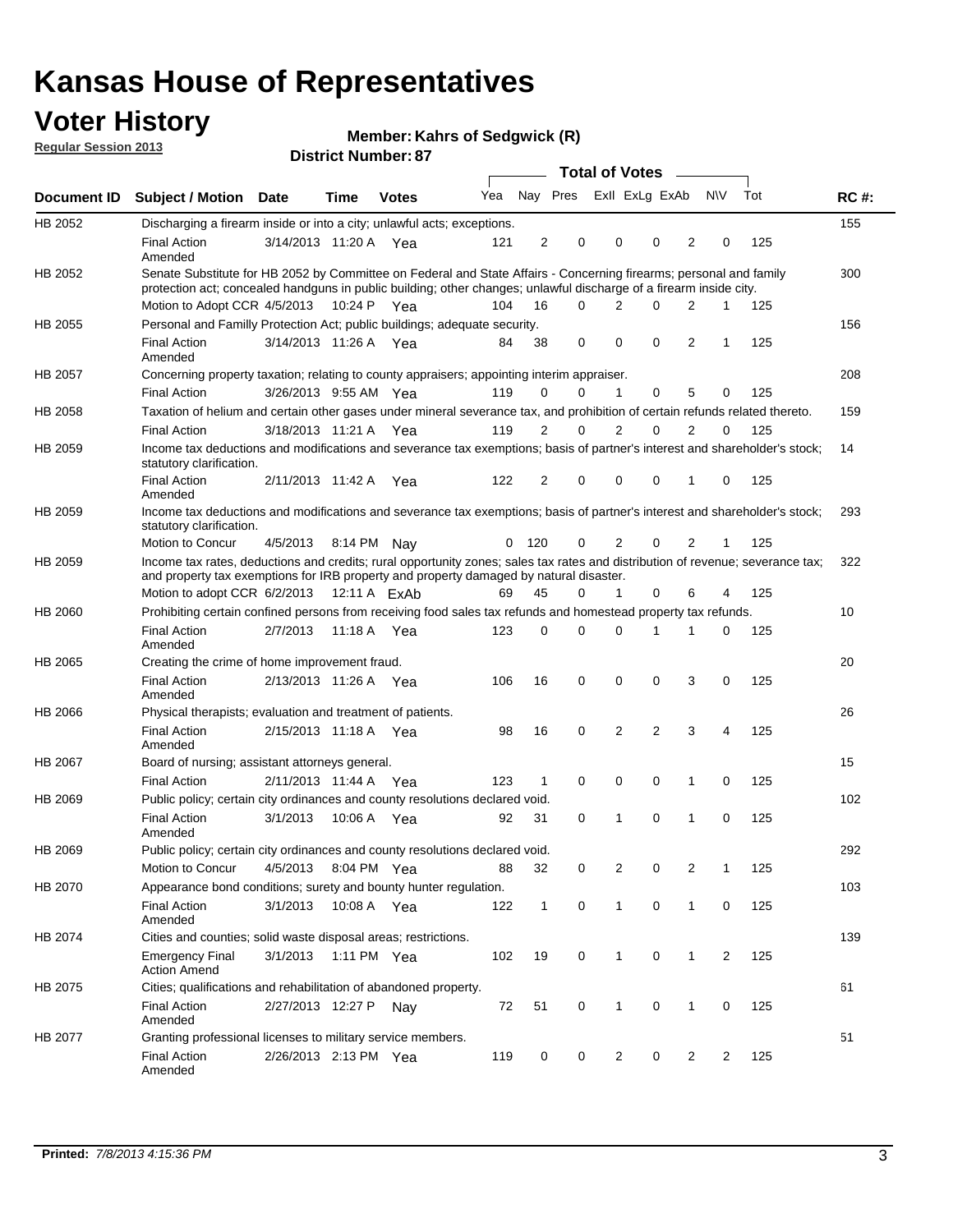## **Voter History**

**Member: Kahrs of Sedgwick (R)** 

**Regular Session 2013**

|             |                                                                                                                                                                                                       |                       | וט . וסטווואז ועוווסוע |              |     |              |             | <b>Total of Votes</b> |          | $\sim$         |           |     |             |
|-------------|-------------------------------------------------------------------------------------------------------------------------------------------------------------------------------------------------------|-----------------------|------------------------|--------------|-----|--------------|-------------|-----------------------|----------|----------------|-----------|-----|-------------|
| Document ID | <b>Subject / Motion Date</b>                                                                                                                                                                          |                       | <b>Time</b>            | <b>Votes</b> | Yea | Nay Pres     |             | Exll ExLg ExAb        |          |                | <b>NV</b> | Tot | <b>RC#:</b> |
| HB 2078     | Authorizing certain licensing boards to accept education, training or experience completed in the military towards licensure in<br>this state.                                                        |                       |                        |              |     |              |             |                       |          |                |           |     | 52          |
|             | <b>Final Action</b><br>Amended                                                                                                                                                                        | 2/26/2013 2:14 PM Yea |                        |              | 119 | 0            | 0           | 2                     | 0        | 2              | 2         | 125 |             |
| HB 2078     | Authorizing certain licensing boards to accept education, training or experience of military service members towards obtaining 275<br>licensure in this state.                                        |                       |                        |              |     |              |             |                       |          |                |           |     |             |
|             | Motion to adopt CCR 4/5/2013                                                                                                                                                                          |                       | 11:42 A                | Yea          | 120 | 0            | $\mathbf 0$ | $\overline{2}$        | 0        | 3              | 0         | 125 |             |
| HB 2081     | Forfeiture of property related to violations of certain criminal acts.                                                                                                                                |                       |                        |              |     |              |             |                       |          |                |           |     | 18          |
|             | <b>Final Action</b><br>Amended                                                                                                                                                                        | 2/12/2013 11:17 A Yea |                        |              | 124 | 0            | 0           | $\Omega$              | 1        | 0              | 0         | 125 |             |
| HB 2081     | Forfeiture of property related to violations of certain criminal acts.                                                                                                                                |                       |                        |              |     |              |             |                       |          |                |           |     | 306         |
|             | Motion to adopt CCR 5/10/2013 10:38 A                                                                                                                                                                 |                       |                        | Yea          | 121 | 0            | 0           | 1                     | 1        | 2              | 0         | 125 |             |
| HB 2083     | Public employees relations boards; assessment of certain costs.                                                                                                                                       |                       |                        |              |     |              |             |                       |          |                |           |     | 104         |
|             | <b>Final Action</b><br>Amended                                                                                                                                                                        | 3/1/2013              | 10:09 A                | Yea          | 87  | 36           | 0           | 1                     | 0        | 1              | 0         | 125 |             |
| HB 2084     | Tax credits for community services contributions; youth apprenticeship and entrepreneurship.                                                                                                          |                       |                        |              |     |              |             |                       |          |                |           |     | 105         |
|             | <b>Final Action</b><br>Amended                                                                                                                                                                        | 3/1/2013              | 10:11 A                | Yea          | 120 | 3            | $\Omega$    |                       | 0        | $\mathbf{1}$   | 0         | 125 |             |
| HB 2084     | Tax credits for community services contributions; youth apprenticeship and entrepreneurship.                                                                                                          |                       |                        |              |     |              |             |                       |          |                |           |     | 316         |
|             | Sub Motion to Concur 5/24/2013 9:33 AM Nav                                                                                                                                                            |                       |                        |              | 5   | - 109        | $\Omega$    | 1                     | $\Omega$ | 9              | 1         | 125 |             |
| HB 2086     | Eligible infrastructure costs for tax increment financing and community improvement districts; bond repayment tax revenue<br>pledge requirements.                                                     |                       |                        |              |     |              |             |                       |          |                |           |     | 160         |
|             | <b>Final Action</b>                                                                                                                                                                                   | 3/18/2013 11:24 A     |                        | Nay          | 61  | 60           | 0           | 2                     | 0        | 2              | 0         | 125 |             |
| HB 2086     | Eligible infrastructure costs for tax increment financing and community improvement districts; bond repayment tax revenue<br>pledge requirements.                                                     |                       |                        |              |     |              |             |                       |          |                |           |     | 173         |
|             | <b>Final Action</b>                                                                                                                                                                                   | 3/19/2013 5:25 PM     |                        | Nay          | 81  | 41           | 0           | 1                     | 0        | 1              | 1         | 125 |             |
| HB 2091     | Publication of delinquent personal property tax statements.                                                                                                                                           |                       |                        |              |     |              |             |                       |          |                |           |     | 161         |
|             | <b>Final Action</b><br>Amended                                                                                                                                                                        | 3/18/2013 11:25 A     |                        | Nav          | 81  | 40           | 0           | 2                     | 0        | $\overline{2}$ | 0         | 125 |             |
| HB 2093     | Amending the crime of identity theft.                                                                                                                                                                 |                       |                        |              |     |              |             |                       |          |                |           |     | 106         |
|             | <b>Final Action</b><br>Amended                                                                                                                                                                        | 3/1/2013              | 10:12 A                | Yea          | 123 | 0            | $\Omega$    | 1                     | 0        | 1              | 0         | 125 |             |
| HB 2093     | Senate Substitute for HB 2093 by Committee on Judiciary - Identity theft and identity fraud; unlawful acts concerning<br>computers; DNA testing and exculpatory evidence; murder in the first degree. |                       |                        |              |     |              |             |                       |          |                |           |     | 289         |
|             | Motion to Adopt CCR 4/5/2013 7:49 PM Yea                                                                                                                                                              |                       |                        |              | 118 | 2            | 0           | 2                     | 0        | 2              | 1         | 125 |             |
| HB 2094     | Student electronic privacy at public and private postsecondary educational institutions.                                                                                                              |                       |                        |              |     |              |             |                       |          |                |           |     | 164         |
|             | <b>Final Action</b><br>Amended                                                                                                                                                                        | 3/19/2013 10:33 A     |                        | Yea          | 123 | 0            | 0           | 1                     | 0        | 1              | 0         | 125 |             |
| HB 2096     | Local governmental entities and investment of public moneys.                                                                                                                                          |                       |                        |              |     |              |             |                       |          |                |           |     | 23          |
|             | <b>Final Action</b>                                                                                                                                                                                   | 2/14/2013 11:21 A     |                        | Yea          | 123 | 0            | 0           | 0                     | 0        | 1              | 1         | 125 |             |
| HB 2099     | Insurance- updating certain statutory references.                                                                                                                                                     |                       |                        |              |     |              |             |                       |          |                |           |     | 71          |
|             | <b>Final Action</b><br>Amended                                                                                                                                                                        | 2/28/2013 11:23 A     |                        | Yea          | 124 | 0            | 0           | 1                     | 0        | 0              | 0         | 125 |             |
| HB 2101     | Interstate transmission siting compact.                                                                                                                                                               |                       |                        |              |     |              |             |                       |          |                |           |     | 209         |
|             | Final Action<br>Amended                                                                                                                                                                               | 3/26/2013 9:56 AM Yea |                        |              | 118 | $\mathbf{1}$ | 0           | 1                     | 0        | 5              | 0         | 125 |             |
| HB 2105     | Substitute HB 2105 by Committee on Commerce, Labor and Economic Development - Employment security law.                                                                                                |                       |                        |              |     |              |             |                       |          |                |           |     | 107         |
|             | Final Action Sub Bill 3/1/2013                                                                                                                                                                        |                       | 10:13 A Yea            |              | 88  | 35           | 0           |                       | 0        | 1              | 0         | 125 |             |
| HB 2105     | Substitute HB 2105 by Committee on Commerce, Labor and Economic Development - Employment security law.                                                                                                |                       |                        |              |     |              |             |                       |          |                |           |     | 298         |
|             | Motion to adopt CCR 4/5/2013                                                                                                                                                                          |                       | 9:46 PM Yea            |              | 89  | 31           | 0           | 2                     | 0        | 2              | 1         | 125 |             |
| HB 2106     | Portable electronics insurance act.                                                                                                                                                                   |                       |                        |              |     |              |             |                       |          |                |           |     | 133         |
|             | <b>Emergency Final</b><br>Action                                                                                                                                                                      | 3/1/2013              | 1:03 PM Yea            |              | 117 | 4            | 0           | $\mathbf{1}$          | 0        | $\mathbf{1}$   | 2         | 125 |             |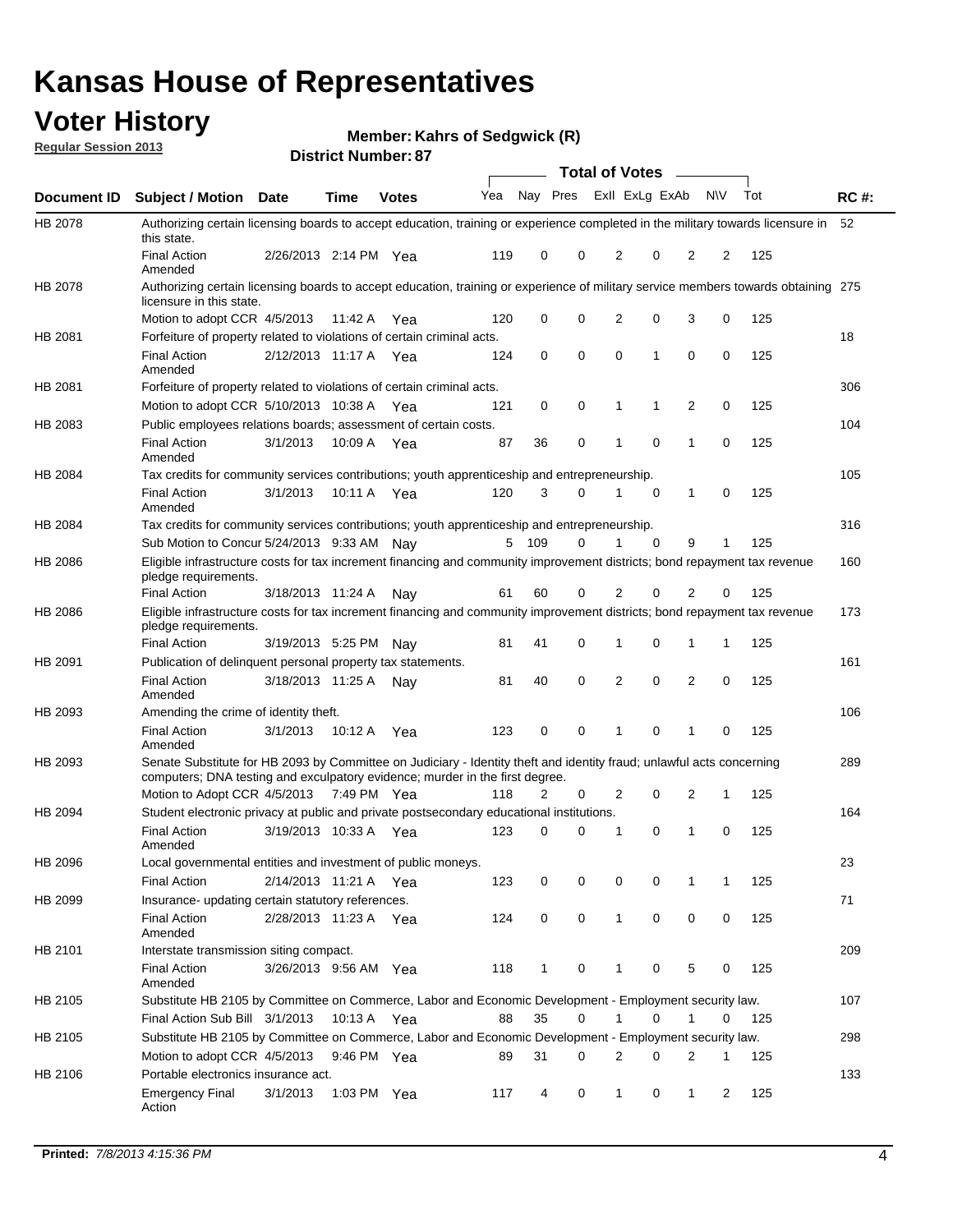## **Voter History**

**Member: Kahrs of Sedgwick (R)** 

**Regular Session 2013**

|             |                                                                                                                                                                                                                                                                      |                       | PIJU IVI INUI IIVU . VI |              |     |              | <b>Total of Votes</b> |                |   | $\sim$         |                |     |             |
|-------------|----------------------------------------------------------------------------------------------------------------------------------------------------------------------------------------------------------------------------------------------------------------------|-----------------------|-------------------------|--------------|-----|--------------|-----------------------|----------------|---|----------------|----------------|-----|-------------|
| Document ID | <b>Subject / Motion Date</b>                                                                                                                                                                                                                                         |                       | <b>Time</b>             | <b>Votes</b> | Yea | Nay Pres     |                       | Exll ExLg ExAb |   |                | <b>NV</b>      | Tot | <b>RC#:</b> |
| HB 2107     | Insurance; enacting the electronic notice and document act.                                                                                                                                                                                                          |                       |                         |              |     |              |                       |                |   |                |                |     | 134         |
|             | <b>Emergency Final</b><br><b>Action Amend</b>                                                                                                                                                                                                                        | 3/1/2013              | 1:04 PM Yea             |              | 121 | 0            | 0                     | 1              | 0 | 1              | 2              | 125 |             |
| HB 2107     | Insurance; enacting the electronic notice and document act, return of premiums separate from the notice of adverse<br>underwriting decision, statutory updates, uninsurable health plan increase in lifetime limit, mandate lite, certain company<br>dividend plans. |                       |                         |              |     |              |                       |                |   |                |                |     | 281         |
|             | Motion to Adopt CCR 4/5/2013                                                                                                                                                                                                                                         |                       | 4:06 PM Yea             |              | 69  | 50           | 0                     | 2              | 0 | 3              | $\mathbf{1}$   | 125 |             |
| HB 2109     | School finance; military pupil count.                                                                                                                                                                                                                                |                       |                         |              |     |              |                       |                |   |                |                |     | 108         |
|             | <b>Final Action</b>                                                                                                                                                                                                                                                  | 3/1/2013              | 10:15 A                 | Yea          | 104 | 19           | 0                     | 1              | 0 | $\mathbf{1}$   | 0              | 125 |             |
| HB 2109     | Enacting the Kansas children's protection act.                                                                                                                                                                                                                       |                       |                         |              |     |              |                       |                |   |                |                |     | 277         |
|             | Motion to Adopt CCR 4/5/2013                                                                                                                                                                                                                                         |                       | 12:31 P Yea             |              | 116 | 2            | 0                     | $\overline{2}$ | 0 | 3              | 2              | 125 |             |
| HB 2112     | Campaign finance; transfer of campaign money to another candidacy.                                                                                                                                                                                                   |                       |                         |              |     |              |                       |                |   |                |                |     | 72          |
|             | <b>Final Action</b><br>Amended                                                                                                                                                                                                                                       | 2/28/2013 11:25 A Yea |                         |              | 95  | 29           | 0                     | 1              | 0 | 0              | 0              | 125 |             |
| HB 2114     | Debt setoff: collection assistance fee.                                                                                                                                                                                                                              |                       |                         |              |     |              |                       |                |   |                |                |     | 21          |
|             | <b>Final Action</b>                                                                                                                                                                                                                                                  | 2/13/2013 11:34 A     |                         | Yea          | 90  | 32           | 0                     | 0              | 0 | 3              | 0              | 125 |             |
| HB 2115     | Relating to the employment of retired judges and justices.                                                                                                                                                                                                           |                       |                         |              |     |              |                       |                |   |                |                |     | 73          |
|             | <b>Final Action</b>                                                                                                                                                                                                                                                  | 2/28/2013 11:27 A     |                         | Yea          | 124 | 0            | 0                     | 1              | 0 | 0              | 0              | 125 |             |
| HB 2115     | Courts; employment of retired judges and justices; court debt setoff.                                                                                                                                                                                                |                       |                         |              |     |              |                       |                |   |                |                |     | 309         |
|             | Motion to Adopt CCR 5/14/2013 2:14 PM Yea                                                                                                                                                                                                                            |                       |                         |              | 100 | 13           | 0                     | 1              | 0 | 9              | 2              | 125 |             |
| HB 2118     | Preservation of historic property; environs authority deleted.                                                                                                                                                                                                       |                       |                         |              |     |              |                       |                |   |                |                |     | 62          |
|             | <b>Final Action</b>                                                                                                                                                                                                                                                  | 2/27/2013 12:30 P     |                         | Yea          | 99  | 24           | 0                     | 1              | 0 | $\mathbf{1}$   | 0              | 125 |             |
| HB 2120     | Updating provisions relating to the Kansas bureau of investigations DNA database.                                                                                                                                                                                    |                       |                         |              |     |              |                       |                |   |                |                |     | 109         |
|             | <b>Final Action</b><br>Amended                                                                                                                                                                                                                                       | 3/1/2013              | 10:16 A                 | Yea          | 121 | 2            | 0                     | 1              | 0 | 1              | 0              | 125 |             |
| HB 2120     | Updating provisions relating to DNA collection and DNA evidence; amending the definition of a bet for purposes of the Kansas 302<br>criminal code; sentencing for possession of a firearm during a drug felony                                                       |                       |                         |              |     |              |                       |                |   |                |                |     |             |
|             | Motion to adopt CCR 5/9/2013 11:32 A                                                                                                                                                                                                                                 |                       |                         | Nav          | 74  | 49           | 0                     | 1              | 0 | $\mathbf{1}$   | 0              | 125 |             |
| HB 2122     | Real estate brokers and salespersons; licensing requirements; sales transaction requirements.                                                                                                                                                                        |                       |                         |              |     |              |                       |                |   |                |                |     | 37          |
|             | <b>Final Action</b><br>Amended                                                                                                                                                                                                                                       | 2/20/2013 11:13 A Yea |                         |              | 121 | 1            | 0                     |                | 0 | 2              | 0              | 125 |             |
| HB 2125     | Increasing real estate broker's and salesperson's license fees.                                                                                                                                                                                                      |                       |                         |              |     |              |                       |                |   |                |                |     | 38          |
|             | <b>Final Action</b>                                                                                                                                                                                                                                                  | 2/20/2013 12:16 P     |                         | Nay          | 71  | 50           | 1                     | 0              | 0 | 0              | 3              | 125 |             |
| HB 2128     | Open records act; exceptions.                                                                                                                                                                                                                                        |                       |                         |              |     |              |                       |                |   |                |                |     | 74          |
|             | <b>Final Action</b><br>Amended                                                                                                                                                                                                                                       | 2/28/2013 11:28 A     |                         | Yea          | 124 | 0            | 0                     | 1              | 0 | 0              | 0              | 125 |             |
| HB 2128     | Open records act; exceptions.                                                                                                                                                                                                                                        |                       |                         |              |     |              |                       |                |   |                |                |     | 259         |
|             | Motion to Concur                                                                                                                                                                                                                                                     | 4/3/2013              | 10:29 A                 | Yea          | 119 | 0            | 0                     | 1              | 0 | 3              | 2              | 125 |             |
| HB 2130     | Elections; petition circulators.                                                                                                                                                                                                                                     |                       |                         |              |     |              |                       |                |   |                |                |     | 30          |
|             | <b>Final Action</b>                                                                                                                                                                                                                                                  | 2/18/2013 11:17 A     |                         | Yea          | 118 | $\mathbf{1}$ | 0                     | $\overline{c}$ | 0 | 4              | 0              | 125 |             |
| HB 2135     | Property tax exemption; military housing.                                                                                                                                                                                                                            |                       |                         |              |     |              |                       |                |   |                |                |     | 162         |
|             | <b>Final Action</b>                                                                                                                                                                                                                                                  | 3/18/2013 11:27 A     |                         | Yea          | 117 | 4            | 0                     | $\overline{2}$ | 0 | 2              | 0              | 125 |             |
| HB 2138     | Repealing statutes related to oil and gas.                                                                                                                                                                                                                           |                       |                         |              |     |              |                       |                |   |                |                |     | 53          |
|             | <b>Final Action</b><br>Amended                                                                                                                                                                                                                                       | 2/26/2013 2:16 PM Yea |                         |              | 119 | 0            | 0                     | $\overline{2}$ | 0 | $\overline{2}$ | $\overline{2}$ | 125 |             |
| HB 2139     | Canceled warrants.                                                                                                                                                                                                                                                   |                       |                         |              |     |              |                       |                |   |                |                |     | 75          |
|             | <b>Final Action</b><br>Amended                                                                                                                                                                                                                                       | 2/28/2013 11:30 A     |                         | Yea          | 99  | 25           | 0                     | 1              | 0 | 0              | 0              | 125 |             |
| HB 2139     | Canceled warrants.                                                                                                                                                                                                                                                   |                       |                         |              |     |              |                       |                |   |                |                |     | 266         |
|             | Motion to Concur                                                                                                                                                                                                                                                     | 4/4/2013              | 2:40 PM Yea             |              | 114 | 8            | 0                     | 1              | 0 | 2              | 0              | 125 |             |
| HB 2140     | Repealing K.S.A. 72-60b03                                                                                                                                                                                                                                            |                       |                         |              |     |              |                       |                |   |                |                |     | 39          |
|             | <b>Final Action</b>                                                                                                                                                                                                                                                  | 2/20/2013 12:17 P     |                         | Yea          | 122 | 0            | 0                     | 0              | 0 | 0              | 3              | 125 |             |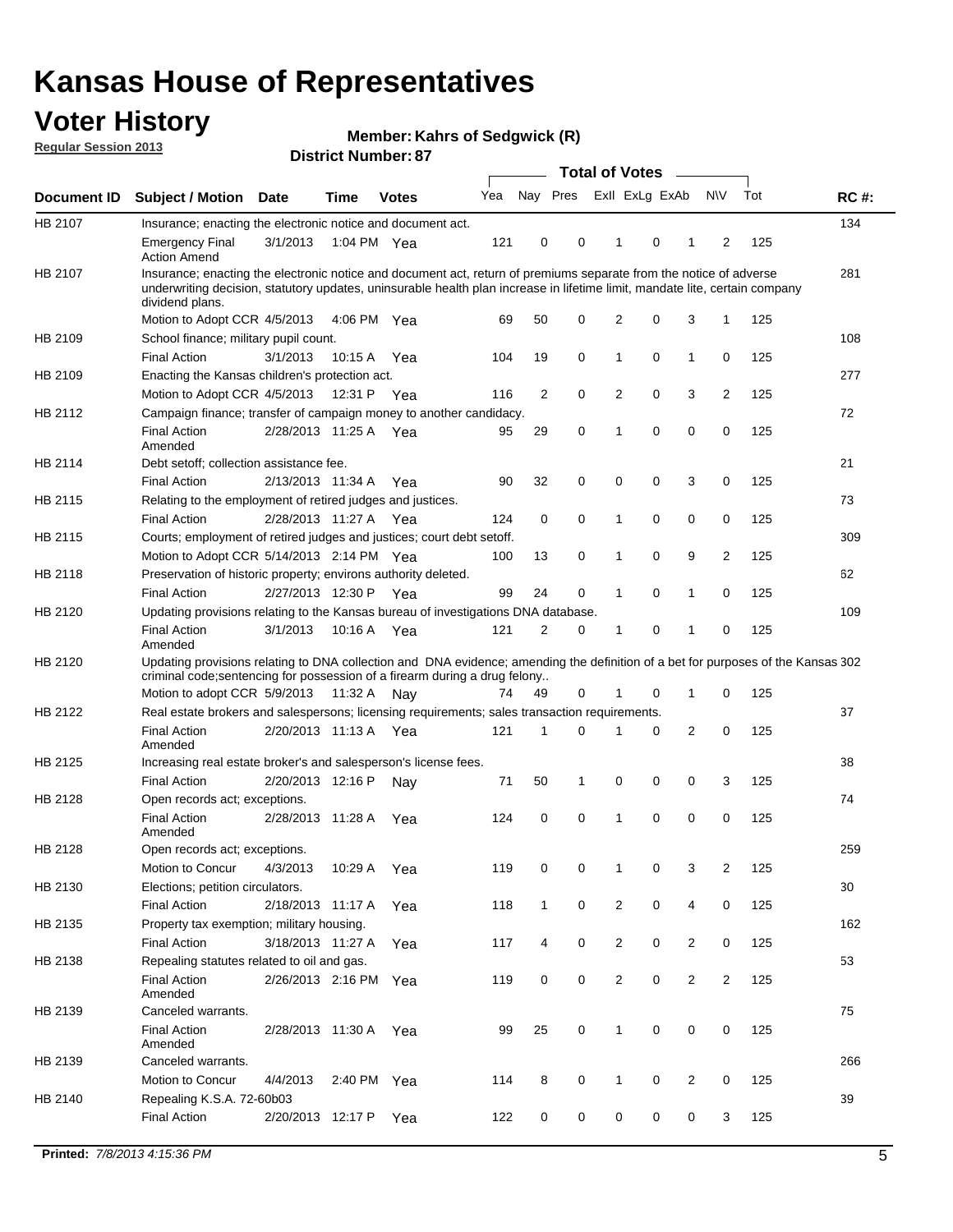## **Voter History**

**Member: Kahrs of Sedgwick (R)** 

**Regular Session 2013**

|                    |                                                                                                                                              |          |                       |              |     |    | <b>Total of Votes</b>   |             |          | $\sim 100$     |     |     |             |
|--------------------|----------------------------------------------------------------------------------------------------------------------------------------------|----------|-----------------------|--------------|-----|----|-------------------------|-------------|----------|----------------|-----|-----|-------------|
| <b>Document ID</b> | <b>Subject / Motion Date</b>                                                                                                                 |          | Time                  | <b>Votes</b> | Yea |    | Nay Pres ExII ExLg ExAb |             |          |                | N\V | Tot | <b>RC#:</b> |
| HB 2141            | Repealer; elections process for certain unified school districts.                                                                            |          |                       |              |     |    |                         |             |          |                |     |     | 24          |
|                    | <b>Final Action</b>                                                                                                                          |          | 2/14/2013 11:23 A     | Yea          | 123 | 0  | 0                       | 0           | 0        | 1              | 1   | 125 |             |
| HB 2142            | Certain educational statutes concerning USD land transfers and higher education loan and grant programs.                                     |          |                       |              |     |    |                         |             |          |                |     |     | 40          |
|                    | <b>Final Action</b>                                                                                                                          |          | 2/20/2013 12:19 P Yea |              | 122 | 0  | 0                       | 0           | $\Omega$ | 0              | 3   | 125 |             |
| HB 2143            | Repealing outdated provisions relating to the purchase of certain real estate by the department of corrections.                              |          |                       |              |     |    |                         |             |          |                |     |     | 34          |
|                    | <b>Final Action</b>                                                                                                                          |          | 2/20/2013 11:09 A Yea |              | 122 | 0  | 0                       | 1           | 0        | $\overline{2}$ | 0   | 125 |             |
| HB 2144            | Repealing unnecessary statutes relating to juveniles.                                                                                        |          |                       |              |     |    |                         |             |          |                |     |     | 76          |
|                    | <b>Final Action</b>                                                                                                                          |          | 2/28/2013 11:32 A Yea |              | 124 | 0  | 0                       | 1           | 0        | 0              | 0   | 125 |             |
| HB 2145            | Repealing K.S.A. 75-5028; concerning the sale of real estate by the secretary of transportation.                                             |          |                       |              |     |    |                         |             |          |                |     |     | 35          |
|                    | <b>Final Action</b>                                                                                                                          |          | 2/20/2013 11:11 A Yea |              | 122 | 0  | 0                       | 1           | 0        | 2              | 0   | 125 |             |
| HB 2146            | Repealing the cancer drug repository program K.S.A. 2012 Supp. 65-1664 through 65-1667 and amending K.S.A. 2012 Supp. 77<br>65-1636.         |          |                       |              |     |    |                         |             |          |                |     |     |             |
|                    | <b>Final Action</b>                                                                                                                          |          | 2/28/2013 11:33 A     | Yea          | 124 | 0  | 0                       | 1           | $\Omega$ | 0              | 0   | 125 |             |
| HB 2147            | Repealer; use of metric system on certain road signs and markers, moving of heavy vehicles on bridges or culverts, interstate 94<br>bridges. |          |                       |              |     |    |                         |             |          |                |     |     |             |
|                    | <b>Final Action</b>                                                                                                                          | 3/1/2013 |                       | 9:52 AM Yea  | 123 | 0  | 0                       |             | 0        | 1              | 0   | 125 |             |
| HB 2148            | Repealers; postsecondary education scholarship provisions.                                                                                   |          |                       |              |     |    |                         |             |          |                |     |     | 41          |
|                    | <b>Final Action</b>                                                                                                                          |          | 2/20/2013 12:21 P     | Yea          | 106 | 16 | $\mathbf 0$             | 0           | 0        | $\mathbf 0$    | 3   | 125 |             |
| HB 2149            | Repealers; postsecondary education student loans and tuition grants.                                                                         |          |                       |              |     |    |                         |             |          |                |     |     | 42          |
|                    | <b>Final Action</b>                                                                                                                          |          | 2/20/2013 12:22 P     | Yea          | 108 | 14 | 0                       | 0           | $\Omega$ | $\Omega$       | 3   | 125 |             |
| HB 2149            | Repealing a \$500,000 transfer from highway patrol training center fund to the state general fund.                                           |          |                       |              |     |    |                         |             |          |                |     |     | 314         |
|                    | Motion to Concur                                                                                                                             |          | 5/23/2013 10:22 A Yea |              | 113 | 0  | 0                       |             | 0        | 8              | 3   | 125 |             |
| HB 2150            | Repealers; workforce development loan program act.                                                                                           |          |                       |              |     |    |                         |             |          |                |     |     | 78          |
|                    | <b>Final Action</b>                                                                                                                          |          | 2/28/2013 11:34 A Yea |              | 94  | 30 | $\mathbf 0$             | 1           | 0        | 0              | 0   | 125 |             |
| HB 2150            | Senate Substitute for HB 2150 by Committee on Commerce--Concerning the Kansas employment first oversight commission.                         |          |                       |              |     |    |                         |             |          |                |     |     | 267         |
|                    | Motion to Concur                                                                                                                             |          | 4/4/2013 2:44 PM Yea  |              | 110 | 12 | 0                       | 1           | 0        | 2              | 0   | 125 |             |
| HB 2151            | Repealers; report on medically underserved areas of the state.                                                                               |          |                       |              |     |    |                         |             |          |                |     |     | 63          |
|                    | <b>Final Action</b>                                                                                                                          |          | 2/27/2013 12:31 P     | Yea          | 123 | 0  | $\mathbf 0$             | 1           | 0        | 1              | 0   | 125 |             |
| HB 2152            | Repealer: uniform land sales practices act.                                                                                                  |          |                       |              |     |    |                         |             |          |                |     |     | 36          |
|                    | <b>Final Action</b>                                                                                                                          |          | 2/20/2013 11:12 A     | Yea          | 122 | 0  | $\mathbf 0$             | 1           | 0        | 2              | 0   | 125 |             |
| HB 2153            | Unused medications act; dontating entities.                                                                                                  |          |                       |              |     |    |                         |             |          |                |     |     | 64          |
|                    | <b>Final Action</b><br>Amended                                                                                                               |          | 2/27/2013 12:33 P     | Yea          | 123 | 0  | 0                       | 1           | 0        | 1              | 0   | 125 |             |
| HB 2154            | Senate Substitute for HB 2154 by Committee on Public Health and Welfare--Cosmetology; relating to licensure and renewal of 31                |          |                       |              |     |    |                         |             |          |                |     |     |             |
|                    | persons, salons and clinics.<br><b>Final Action</b><br>Amended                                                                               |          | 2/18/2013 11:19 A     | Yea          | 119 | 0  | 0                       | 2           | 0        | 4              | 0   | 125 |             |
| HB 2155            | Cosmetology; relating to licensure and renewal.                                                                                              |          |                       |              |     |    |                         |             |          |                |     |     | 32          |
|                    | <b>Final Action</b><br>Amended                                                                                                               |          | 2/18/2013 11:21 A Yea |              | 119 | 0  | 0                       | 2           | 0        |                | 0   | 125 |             |
| HB 2156            | Repealers; school finance; area vocational school fund; local effort as applied to U.S.D. No. 450                                            |          |                       |              |     |    |                         |             |          |                |     |     | 43          |
|                    | <b>Final Action</b>                                                                                                                          |          | 2/20/2013 12:23 P     | Yea          | 122 | 0  | 0                       | 0           | 0        | 0              | 3   | 125 |             |
| HB 2160            | Quality care assessment on skilled nursing care facilities.                                                                                  |          |                       |              |     |    |                         |             |          |                |     |     | 144         |
|                    | <b>Final Action</b>                                                                                                                          | 3/7/2013 | 12:13 P               | Yea          | 100 | 21 | 0                       | 1           | 0        | 3              | 0   | 125 |             |
| HB 2162            | Prohibition on use of state appropriated moneys to lobby relating to gun control at federal, state and local ogvernment level.               |          |                       |              |     |    |                         |             |          |                |     |     | 79          |
|                    | <b>Final Action</b><br>Amended                                                                                                               |          | 2/28/2013 11:36 A Yea |              | 120 | 4  | 0                       | 1           | 0        | 0              | 0   | 125 |             |
| HB 2162            | Prohibition on use of state appropriated moneys to lobby at federal, state and local government levels relating to gun control.              |          |                       |              |     |    |                         |             |          |                |     |     | 312         |
|                    | Motion to adopt CCR 5/21/2013 2:52 PM Yea                                                                                                    |          |                       |              | 83  | 28 | 0                       |             | 0        | 13             | 0   | 125 |             |
| HB 2163            | Relating to garnishment proceedings.                                                                                                         |          |                       |              |     |    |                         |             |          |                |     |     | 80          |
|                    | <b>Final Action</b>                                                                                                                          |          | 2/28/2013 11:37 A Yea |              | 124 | 0  | 0                       | $\mathbf 1$ | 0        | 0              | 0   | 125 |             |
|                    |                                                                                                                                              |          |                       |              |     |    |                         |             |          |                |     |     |             |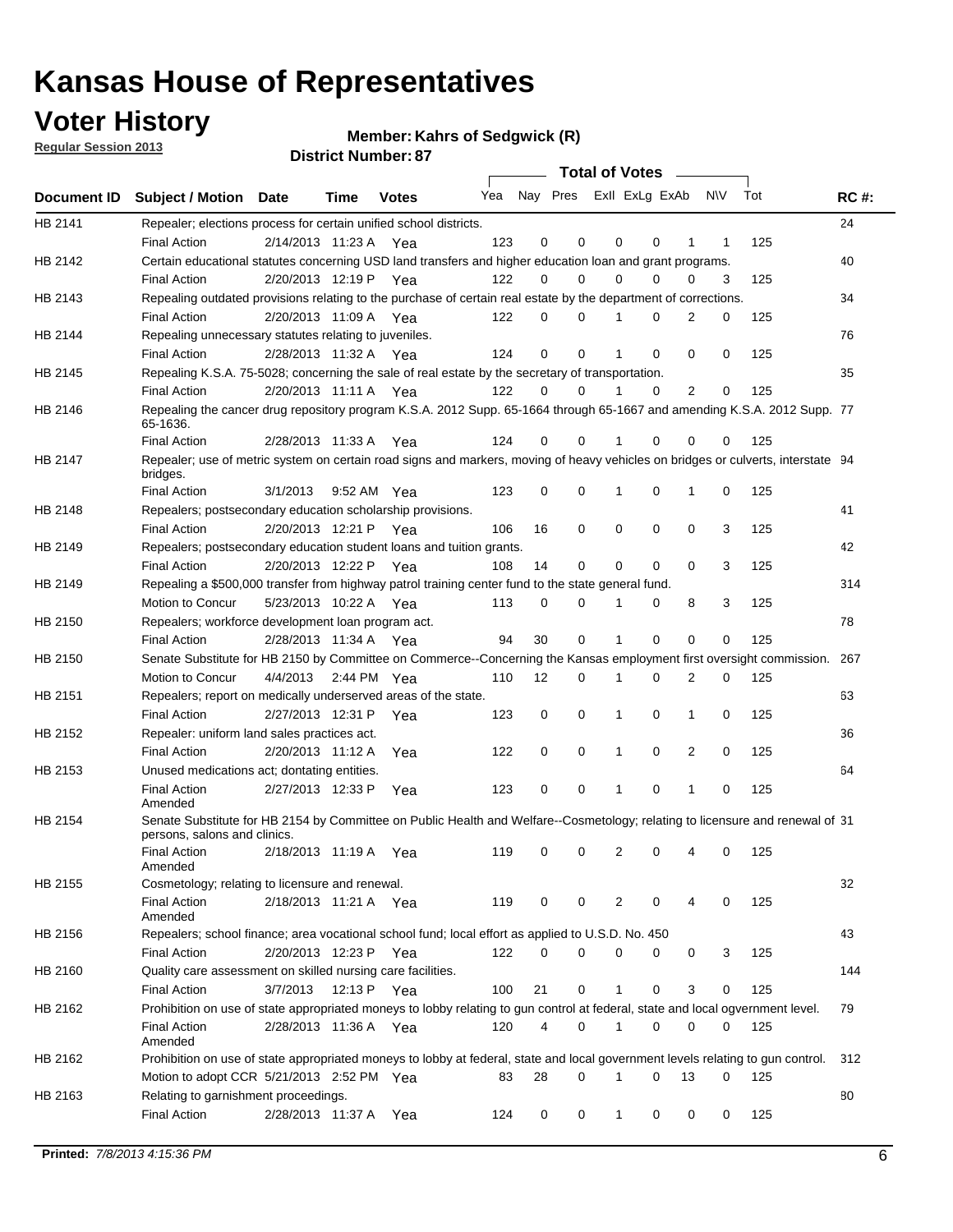## **Voter History**

**Member: Kahrs of Sedgwick (R)** 

**Regular Session 2013**

|             |                                                                                                                                                                                                                                    |                       |             | יט . וסטווואז ו טושט |     |                         |          | <b>Total of Votes</b> |          | $\sim$         |                |     |             |
|-------------|------------------------------------------------------------------------------------------------------------------------------------------------------------------------------------------------------------------------------------|-----------------------|-------------|----------------------|-----|-------------------------|----------|-----------------------|----------|----------------|----------------|-----|-------------|
| Document ID | <b>Subject / Motion Date</b>                                                                                                                                                                                                       |                       | Time        | <b>Votes</b>         | Yea | Nay Pres Exll ExLg ExAb |          |                       |          |                | <b>NV</b>      | Tot | <b>RC#:</b> |
| HB 2164     | Relating to jurors; information disqualifying prospective juror from jury service.                                                                                                                                                 |                       |             |                      |     |                         |          |                       |          |                |                |     | 47          |
|             | <b>Final Action</b><br>Amended                                                                                                                                                                                                     | 2/25/2013 12:12 P Yea |             |                      | 75  | 45                      | 0        | 0                     | 0        | 0              | 5              | 125 |             |
| HB 2164     | Juries and grand juries.                                                                                                                                                                                                           |                       |             |                      |     |                         |          |                       |          |                |                |     | 284         |
|             | Motion to Adopt CCR 4/5/2013                                                                                                                                                                                                       |                       | 5:53 PM Yea |                      | 92  | 28                      | 0        | 2                     | 0        | $\overline{2}$ | 1              | 125 |             |
| HB 2166     | Sub HB 2166 by Committee on Judiciary -- Relating to the medical assistance recovery program.                                                                                                                                      |                       |             |                      |     |                         |          |                       |          |                |                |     | 165         |
|             | Final Action Sub Bill 3/19/2013 10:34 A Yea<br>Amended                                                                                                                                                                             |                       |             |                      | 112 | 11                      | $\Omega$ |                       | 0        | 1              | 0              | 125 |             |
| HB 2167     | Establishing Native American legislative day at the capitol.                                                                                                                                                                       |                       |             |                      |     |                         |          |                       |          |                |                |     | 54          |
|             | <b>Final Action</b>                                                                                                                                                                                                                | 2/26/2013 2:17 PM Yea |             |                      | 119 | 0                       | $\Omega$ | 2                     | 0        | $\overline{2}$ | 2              | 125 |             |
| HB 2167     | Senate Substitute for HB 2167 by Committee on Federal and State Affairs -- Concerning fireworks; regulations thereof.                                                                                                              |                       |             |                      |     |                         |          |                       |          |                |                |     | 261         |
|             | Motion to Concur                                                                                                                                                                                                                   | 4/4/2013              | 11:11 A Yea |                      | 100 | 23                      | 0        | 1                     | 0        | 1              | 0              | 125 |             |
| HB 2169     | Allowing for proceedings to determine final disposition of prisoner's pending probation revocations.                                                                                                                               |                       |             |                      |     |                         |          |                       |          |                |                |     | 49          |
|             | <b>Final Action</b>                                                                                                                                                                                                                | 2/26/2013 2:10 PM Yea |             |                      | 119 | 0                       | 0        | 0                     | 0        | 0              | 6              | 125 |             |
| HB 2170     | Concerning sentencing dispositions, probation and postrelease supervision.                                                                                                                                                         |                       |             |                      |     |                         |          |                       |          |                |                |     | 110         |
|             | <b>Final Action</b><br>Amended                                                                                                                                                                                                     | 3/1/2013              | 10:23 A Yea |                      | 79  | 44                      | 0        | 1                     | 0        | 1              | 0              | 125 |             |
| HB 2170     | Concerning sentencing dispositions, probation and postrelease supervision.                                                                                                                                                         |                       |             |                      |     |                         |          |                       |          |                |                |     | 256         |
|             | Motion to Concur                                                                                                                                                                                                                   | 4/1/2013              | 10:54 A Yea |                      | 75  | 44                      | 0        | 1                     | 0        | $\overline{2}$ | 3              | 125 |             |
| HB 2172     | Cemeteries; cemetery corporations and cemetery merchandise.                                                                                                                                                                        |                       |             |                      |     |                         |          |                       |          |                |                |     | 81          |
|             | <b>Final Action</b><br>Amended                                                                                                                                                                                                     | 2/28/2013 11:38 A Yea |             |                      | 124 | 0                       | 0        | 1                     | 0        | $\Omega$       | 0              | 125 |             |
| HB 2176     | The Eisenhower foundation license plate.                                                                                                                                                                                           |                       |             |                      |     |                         |          |                       |          |                |                |     | 57          |
|             | <b>Final Action</b>                                                                                                                                                                                                                | 2/27/2013 12:11 P     |             | Yea                  | 112 | 11                      | $\Omega$ | 0                     | 0        | 1              | 1              | 125 |             |
| HB 2177     | Relating to motor carriers; concerning safety rules and regulations; certificates of convenience and necessity; transportation of 55<br>certain materials.                                                                         |                       |             |                      |     |                         |          |                       |          |                |                |     |             |
|             | <b>Final Action</b><br>Amended                                                                                                                                                                                                     | 2/26/2013 2:18 PM Yea |             |                      | 119 | 0                       | $\Omega$ | 2                     | 0        | $\overline{2}$ | $\overline{2}$ | 125 |             |
| HB 2179     | Amending the secretary of labor's role of taking assignment of wage claims.                                                                                                                                                        |                       |             |                      |     |                         |          |                       |          |                |                |     | 111         |
|             | <b>Final Action</b><br>Amended                                                                                                                                                                                                     | 3/1/2013              | 10:24 A Yea |                      | 87  | 36                      | 0        | 1                     | $\Omega$ | 1              | 0              | 125 |             |
| HB 2181     | Authorizing licensing bodies to accept certain online distance education courses towards licensure for military service member 55<br>applicants                                                                                    |                       |             |                      |     |                         |          |                       |          |                |                |     |             |
|             | <b>Final Action</b>                                                                                                                                                                                                                | 2/27/2013 12:34 P     |             | Yea                  | 123 | 0                       | 0        |                       | 0        | 1              | 0              | 125 |             |
| HB 2182     | Relating to grand juries.                                                                                                                                                                                                          |                       |             |                      |     |                         |          |                       |          |                |                |     | 152         |
|             | <b>Final Action</b><br>Amended                                                                                                                                                                                                     | 3/13/2013 11:20 A     |             | Yea                  | 100 | 24                      | 0        | 0                     | 0        | 1              | 0              | 125 |             |
| HB 2183     | Substitute HB 2183 by Committee on Health and Human Services - - designation and control of infectious and contagious<br>diseases.                                                                                                 |                       |             |                      |     |                         |          |                       |          |                |                |     | 112         |
|             | Final Action Sub Bill 3/1/2013<br>Amended                                                                                                                                                                                          |                       | 10:26 A Yea |                      | 122 | 1                       | 0        | 1                     | 0        | 1              | 0              | 125 |             |
| HB 2183     | Substitute HB 2183 by Committee on Health and Human Services -- department of health and environment statutory duties<br>and functions, infectious and contagious diseases, laboratory services, health information technology and |                       |             |                      |     |                         |          |                       |          |                |                |     | 297         |
|             | Motion to Adopt CCR 4/5/2013                                                                                                                                                                                                       |                       | 9:37 PM Yea |                      | 120 | 0                       | 0        | 2                     | 0        | 2              | 1              | 125 |             |
| HB 2185     | Consolidation of citites and counties; dual majority vote.                                                                                                                                                                         |                       |             |                      |     |                         |          |                       |          |                |                |     | 113         |
|             | <b>Final Action</b><br>Amended                                                                                                                                                                                                     | 3/1/2013              | 10:27 A Yea |                      | 119 | 4                       | 0        | 1                     | 0        | 1              | 0              | 125 |             |
| HB 2193     | Public facilities; accessiblity standards for disabled persons.                                                                                                                                                                    |                       |             |                      |     |                         |          |                       |          |                |                |     | 145         |
|             | <b>Final Action</b>                                                                                                                                                                                                                | 3/7/2013              | 12:14 P     | Yea                  | 121 | 0                       | 0        | 1                     | 0        | 3              | 0              | 125 |             |
| HB 2195     | Claims against the state; 2012 Joint Committee recommendations.                                                                                                                                                                    |                       |             |                      |     |                         |          |                       |          |                |                |     | 146         |
|             | <b>Final Action</b><br>Amended                                                                                                                                                                                                     | 3/7/2013              | 12:16 P Yea |                      | 110 | 10                      | 0        | 1                     | 0        | 3              | 1              | 125 |             |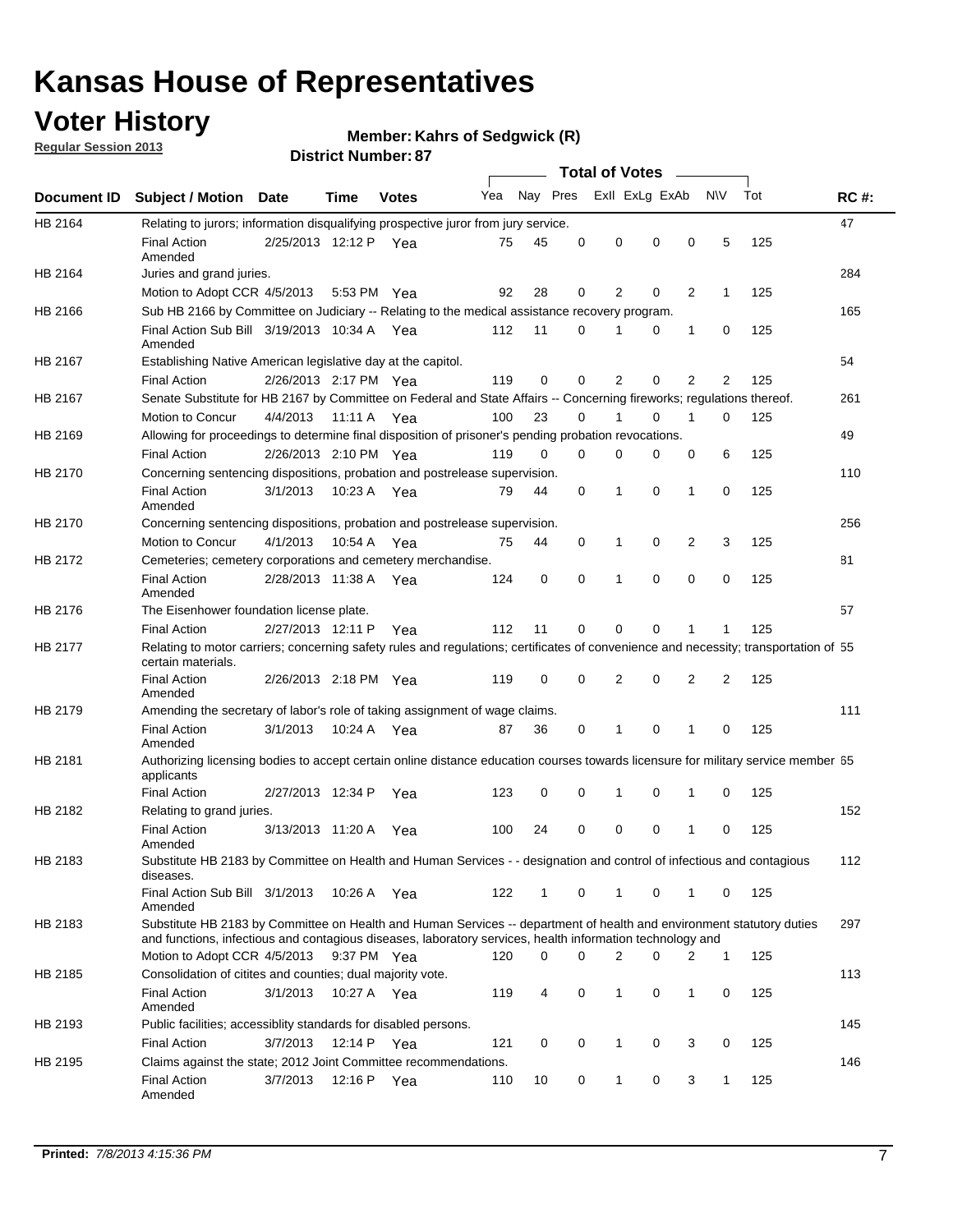## **Voter History**

**Member: Kahrs of Sedgwick (R)** 

**Regular Session 2013**

|                    |                                                                                                                                                                                                                |                       | וט . וסטוווטנו ועווווט |              |     |              | <b>Total of Votes</b> |                |          | $\overline{\phantom{a}}$ |           |     |     |
|--------------------|----------------------------------------------------------------------------------------------------------------------------------------------------------------------------------------------------------------|-----------------------|------------------------|--------------|-----|--------------|-----------------------|----------------|----------|--------------------------|-----------|-----|-----|
| <b>Document ID</b> | <b>Subject / Motion Date</b>                                                                                                                                                                                   |                       | Time                   | <b>Votes</b> | Yea | Nay Pres     |                       | Exll ExLg ExAb |          |                          | <b>NV</b> | Tot | RC# |
| HB 2197            | Kansas state high school activities association; membership of board of directors and executive board.                                                                                                         |                       |                        |              |     |              |                       |                |          |                          |           |     | 249 |
|                    | <b>Emergency Final</b><br><b>Action Amend</b>                                                                                                                                                                  | 3/26/2013 8:46 PM Yea |                        |              | 69  | 53           | 0                     | 1              | 0        | 2                        | 0         | 125 |     |
| HB 2199            | Second amendment protection act.                                                                                                                                                                               |                       |                        |              |     |              |                       |                |          |                          |           |     | 157 |
|                    | <b>Final Action</b><br>Amended                                                                                                                                                                                 | 3/14/2013 11:34 A     |                        | Yea          | 94  | 29           | 0                     | 0              | 0        | 2                        | 0         | 125 |     |
| HB 2199            | Senate Substitute for HB 2199 by Committee on Federal and State Affairs--Secretary of Administration; successor; diretor of<br>accounts and reports; certain rules and regulations; Kansas liquor control act. |                       |                        |              |     |              |                       |                |          |                          |           |     | 313 |
|                    | Motion to adopt CCR 5/22/2013 2:17 PM Nay                                                                                                                                                                      |                       |                        |              |     | 23           | 0                     | 1              | 0        | 12                       | 0         | 125 |     |
| HB 2200            | Executive chief information technology officer; office of information tehcnology services.                                                                                                                     |                       |                        |              |     |              |                       |                |          |                          |           |     | 114 |
|                    | <b>Final Action</b><br>Amended                                                                                                                                                                                 | 3/1/2013              | 10:28 A Yea            |              | 121 | 2            | 0                     | 1              | 0        | 1                        | 0         | 125 |     |
| HB 2201            | Telecommunications; regulation by the state corporation commission and distributions from the Kansas universal service<br>fund.                                                                                |                       |                        |              |     |              |                       |                |          |                          |           |     | 33  |
|                    | <b>Final Action</b><br>Amended                                                                                                                                                                                 | 2/18/2013 11:24 A     |                        | Yea          | 118 | 1            | 0                     | 2              | $\Omega$ | 4                        | 0         | 125 |     |
| HB 2201            | Telecommunications; regulation by the state corporation commission and distributions from the Kansas universal service<br>fund.                                                                                |                       |                        |              |     |              |                       |                |          |                          |           |     | 278 |
|                    | Motion to Adopt CCR 4/5/2013                                                                                                                                                                                   |                       | 12:57 P                | Yea          | 99  | 20           | 0                     | 2              | 0        | 3                        | 1         | 125 |     |
| HB 2202            | Providing automatic relief from certain motor carrier restrictions upon the governor's declaration of emergency.                                                                                               |                       |                        |              |     |              |                       |                |          |                          |           |     | 44  |
|                    | <b>Final Action</b><br>Amended                                                                                                                                                                                 | 2/20/2013 12:25 P     |                        | Yea          | 122 | 0            | 0                     | $\Omega$       | 0        | 0                        | 3         | 125 |     |
| HB 2203            | Relating to exercise of religion.                                                                                                                                                                              |                       |                        |              |     |              |                       |                |          |                          |           |     | 115 |
|                    | <b>Final Action</b><br>Amended                                                                                                                                                                                 | 3/1/2013              | 10:31 A                | Yea          | 109 | 14           | 0                     | 1              | 0        | 1                        | 0         | 125 |     |
| HB 2203            | Relating to exercise of religion.                                                                                                                                                                              |                       |                        |              |     |              |                       |                |          |                          |           |     | 200 |
|                    | Motion to Concur                                                                                                                                                                                               | 3/25/2013 9:41 AM Yea |                        |              | 109 | 12           | 0                     | 2              | 0        | 2                        | 0         | 125 |     |
| HB 2204            | Relating to redemption of real property.                                                                                                                                                                       |                       |                        |              |     |              |                       |                |          |                          |           |     | 116 |
|                    | <b>Final Action</b><br>Amended                                                                                                                                                                                 | 3/1/2013              | 10:32 A                | Yea          | 123 | 0            | 0                     | 1              | 0        | $\mathbf{1}$             | 0         | 125 |     |
| HB 2204            | Extending the judicial branch surcharge for two years.                                                                                                                                                         |                       |                        |              |     |              |                       |                |          |                          |           |     | 308 |
|                    | Motion to adopt CCR $5/13/2013$ 10:38 A Yea                                                                                                                                                                    |                       |                        |              | 121 | $\mathbf{1}$ | 0                     | 0              | 0        | 3                        | 0         | 125 |     |
| HB 2205            | Adoption hearings; time and waiver of notice.                                                                                                                                                                  |                       |                        |              |     |              |                       |                |          |                          |           |     | 117 |
|                    | <b>Final Action</b><br>Amended                                                                                                                                                                                 | 3/1/2013              | 10:33 A Yea            |              | 123 | 0            | 0                     | 1              | 0        | 1                        | 0         | 125 |     |
| HB 2207            | Substitute HB 2207 by Committee on Agriculture and Natural Resources--Amending provisions relating to the regulation and<br>certification of animal feeding facilities.                                        |                       |                        |              |     |              |                       |                |          |                          |           |     | 56  |
|                    | Final Action Sub Bill 2/26/2013 2:20 PM Yea                                                                                                                                                                    |                       |                        |              | 119 | 0            | 0                     | 2              | 0        | 2                        | 2         | 125 |     |
| HB 2207            | Substitute HB 2207 by Committee on Agriculture and Natural Resources--Amending provisions relating to the regulation and<br>certification of animal feeding facilities.                                        |                       |                        |              |     |              |                       |                |          |                          |           |     | 257 |
|                    | Motion to Concur                                                                                                                                                                                               | 4/1/2013 2:23 PM Yea  |                        |              | 119 | 0            | 0                     | 1              | 0        | 3                        | 2         | 125 |     |
| HB 2209            | Amendments to the Kansas offender registration act.                                                                                                                                                            |                       |                        |              |     |              |                       |                |          |                          |           |     | 66  |
|                    | <b>Final Action</b><br>Amended                                                                                                                                                                                 | 2/27/2013 12:35 P Yea |                        |              | 123 | 0            | 0                     | $\mathbf{1}$   | 0        | 1                        | 0         | 125 |     |
| HB 2210            | Elections; change of party affiliation.                                                                                                                                                                        |                       |                        |              |     |              |                       |                |          |                          |           |     | 132 |
|                    | <b>Emergency Final</b><br><b>Action Amend</b>                                                                                                                                                                  | 3/1/2013              | 1:02 PM Yea            |              | 72  | 49           | 0                     | 1              | 0        | 1                        | 2         | 125 |     |
| HB 2212            | Concerning the requirements to receiving a service grant through the veterans claims assistance program.<br><b>Final Action</b>                                                                                | 3/1/2013              | 10:34 A                | Yea          | 123 | 0            | 0                     | 1              | 0        | 1                        | 0         | 125 | 118 |
| HB 2213            | Member elections and retirement benefit determinations and one-time payments under KPERS act of 2015.                                                                                                          |                       |                        |              |     |              |                       |                |          |                          |           |     | 27  |
|                    | <b>Final Action</b>                                                                                                                                                                                            | 2/15/2013 11:19 A Yea |                        |              | 115 | 0            | 0                     | 2              | 2        | 3                        | 3         | 125 |     |
| HB 2213            | Amended<br>Member elections and retirement benefit determinations and one-time payments under KPERS act of 2015.                                                                                               |                       |                        |              |     |              |                       |                |          |                          |           |     | 311 |
|                    | Motion to adopt CCR 5/20/2013 2:11 PM Yea                                                                                                                                                                      |                       |                        |              | 104 | 0            | 0                     | 1              | 0        | 16                       | 4         | 125 |     |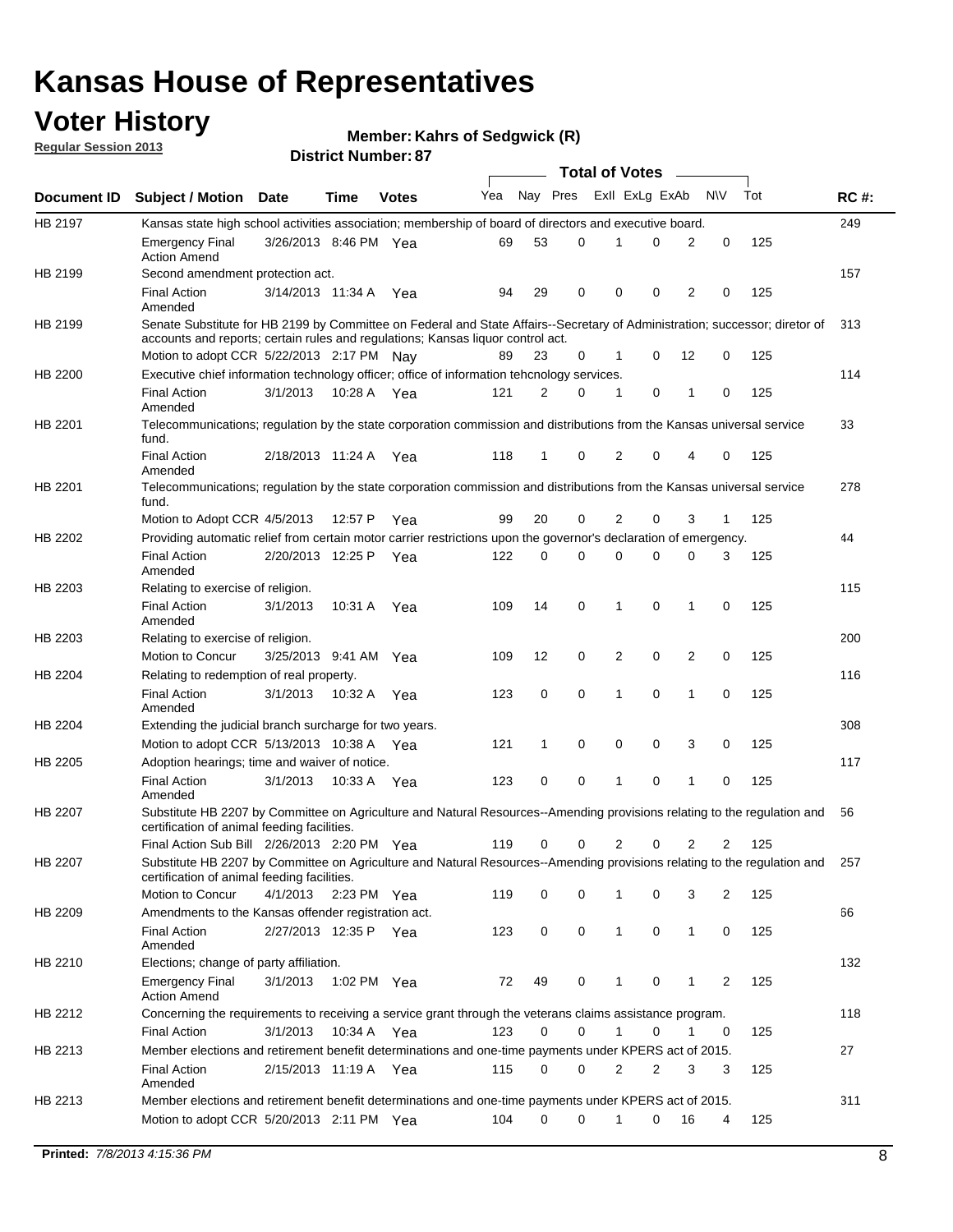## **Voter History**

**Member: Kahrs of Sedgwick (R)** 

**Regular Session 2013**

|             |                                                                                                                                                                                                               |                       |               |              |     |          |          | Total of Votes __ |          |    |           |     |             |
|-------------|---------------------------------------------------------------------------------------------------------------------------------------------------------------------------------------------------------------|-----------------------|---------------|--------------|-----|----------|----------|-------------------|----------|----|-----------|-----|-------------|
| Document ID | Subject / Motion Date                                                                                                                                                                                         |                       | <b>Time</b>   | <b>Votes</b> | Yea | Nay Pres |          | Exll ExLg ExAb    |          |    | <b>NV</b> | Tot | <b>RC#:</b> |
| HB 2216     | Repealing certain joint committees and amending related statutes; amending the joint committees on special claims against<br>the state.                                                                       |                       |               |              |     |          |          |                   |          |    |           |     | 119         |
|             | <b>Final Action</b><br>Amended                                                                                                                                                                                | 3/1/2013              | 10:36 A       | Yea          | 91  | 32       | 0        | 1                 | 0        | 1  | 0         | 125 |             |
| HB 2216     | Repealing certain joint committees and amending related statutes; amending the joint committees on special claims against<br>the state.                                                                       |                       |               |              |     |          |          |                   |          |    |           |     | 323         |
|             | Motion to adopt CCR 6/2/2013                                                                                                                                                                                  |                       |               | 12:18 A ExAb | 81  | 28       | 0        | 1                 | 0        | 6  | 9         | 125 |             |
| HB 2217     | Creating the crime of female genital mutilation and setting the penalty.                                                                                                                                      |                       |               |              |     |          |          |                   |          |    |           |     | 120         |
|             | <b>Final Action</b><br>Amended                                                                                                                                                                                | 3/1/2013              | 10:37 A Yea   |              | 123 | 0        | 0        | 1                 | 0        | 1  | 0         | 125 |             |
| HB 2218     | Driving under the influence of alcohol or drugs; tests; implied consent; administrative hearings.                                                                                                             |                       |               |              |     |          |          |                   |          |    |           |     | 82          |
|             | <b>Final Action</b>                                                                                                                                                                                           | 2/28/2013 11:40 A Yea |               |              | 124 | 0        | $\Omega$ |                   | $\Omega$ | 0  | 0         | 125 |             |
| HB 2218     | Driving under the influence of alcohol or drugs; boating under the influence of alcohol or drugs; tests; implied consent;<br>administrative hearings; aggravated battery DUI.<br>Motion to adopt CCR 5/9/2013 |                       | 11:46 A Yea   |              | 120 | 2        | 0        | 1                 | 0        | 1  | 1         | 125 | 303         |
| HB 2221     | Enacting the equal access act; school employees; professional employees organization.                                                                                                                         |                       |               |              |     |          |          |                   |          |    |           |     | 83          |
|             | <b>Final Action</b>                                                                                                                                                                                           | 2/28/2013 11:42 A Yea |               |              | 71  | 53       | 0        | 1                 | 0        | 0  | 0         | 125 |             |
|             | School districts; bullying policies.                                                                                                                                                                          |                       |               |              |     |          |          |                   |          |    |           |     | 141         |
| HB 2222     | Emergency Final<br><b>Action Amend</b>                                                                                                                                                                        | 3/1/2013              | 1:13 PM $Yea$ |              | 119 | 1        | 1        | 1                 | 0        | 1  | 2         | 125 |             |
| HB 2228     | Decreased employer payments to group insurance reserve fund for KPERS plan of death and long-term disability benefits<br>during fiscal years 2014 and 2015.                                                   |                       |               |              |     |          |          |                   |          |    |           |     | 28          |
|             | <b>Final Action</b><br>Amended                                                                                                                                                                                | 2/15/2013 11:21 A Yea |               |              | 115 | 0        | 0        | 2                 | 2        | 3  | 3         | 125 |             |
| HB 2231     | Substitute HB 2231 by Committee on Appropriations - Appropriations for FY 2014, FY 2015, FY 2016, FY 2017 and FY 2018 177<br>for various state agencies; capital improvement projects.                        |                       |               |              |     |          |          |                   |          |    |           |     |             |
|             | Final Action Sub Bill 3/20/2013 10:29 A Yea<br>Amended                                                                                                                                                        |                       |               |              | 68  | 55       | 0        | 1                 | 0        | 1  | 0         | 125 |             |
| HB 2234     | Contracts between the Kansas turnpike authority and the Kansas department of transportation.                                                                                                                  |                       |               |              |     |          |          |                   |          |    |           |     | 151         |
|             | <b>Final Action</b><br>Amended                                                                                                                                                                                | 3/11/2013 11:16 A     |               | Yea          | 81  | 41       | 0        | 0                 | 1        | 2  | 0         | 125 |             |
| HB 2234     | Naming the secretary of transportation as the director of operations of the Kansas turnpike authority; pertaining to certain<br>contracts between the authority and the department of transportation.         |                       |               |              |     |          |          |                   |          |    |           |     | 299         |
|             | Motion to Adopt CCR 4/5/2013                                                                                                                                                                                  |                       | 10:12 P       | Nav          | 76  | 44       | 0        | 2                 | 0        | 2  | 1         | 125 |             |
| HB 2244     | Taxation of watercraft.<br><b>Emergency Final</b>                                                                                                                                                             | 3/26/2013 8:49 PM Yea |               |              | 107 | 15       | 0        | 1                 | 0        | 2  | 0         | 125 | 250         |
|             | <b>Action Amend</b>                                                                                                                                                                                           |                       |               |              |     |          |          |                   |          |    |           |     |             |
| HB 2249     | City annexation of fire district land; double taxation; refund.<br>Final Action<br>Amended                                                                                                                    | 3/1/2013 10:39 A Yea  |               |              | 101 | 22       | 0        | $\mathbf{1}$      | $\cap$   | 1  | $\Omega$  | 125 | 121         |
| HB 2249     | Certain property issues; fire districts; historic preservation; solid waste.                                                                                                                                  |                       |               |              |     |          |          |                   |          |    |           |     | 310         |
|             | Motion to Adopt CCR 5/17/2013 10:25 A Yea                                                                                                                                                                     |                       |               |              | 92  | 18       | 0        |                   | 0        | 14 | 0         | 125 |             |
|             | Eliminating the statute of limitations for prosecutions of rape and aggravated criminal sodomy.                                                                                                               |                       |               |              |     |          |          |                   |          |    |           |     | 122         |
| HB 2252     |                                                                                                                                                                                                               |                       |               |              |     | $\Omega$ | 0        |                   |          |    |           |     |             |
|             | <b>Final Action</b><br>Amended                                                                                                                                                                                | 3/1/2013              | 10:40 A Yea   |              | 123 |          |          |                   | 0        | 1  | 0         | 125 |             |
| HB 2253     | Abortion; prohibiting funding for abortion services; amending late-term abortion and woman's- right-to-know statutes.                                                                                         |                       |               |              |     |          |          |                   |          |    |           |     | 178         |
|             | <b>Final Action</b><br>Amended                                                                                                                                                                                | 3/20/2013 10:31 A Yea |               |              | 92  | 31       | 0        | 1                 | 0        | 1  | 0         | 125 |             |
| HB 2253     | Abortion; prohibiting funding for abortion services; amending late-term abortion and woman's- right-to-know statutes.                                                                                         |                       |               |              |     |          |          |                   |          |    |           |     | 301         |
|             | Motion to Adopt CCR 4/5/2013                                                                                                                                                                                  |                       | 10:34 P Yea   |              | 90  | 30       | 0        | 2                 | 0        | 2  | 1         | 125 |             |
| HB 2255     | Economic development; investments in telecommunications machinery and equipment.                                                                                                                              |                       |               |              |     |          |          |                   |          |    |           |     | 142         |
|             | EFA Sub Bill<br>Amended                                                                                                                                                                                       | 3/1/2013              | 1:15 PM Yea   |              | 116 | 5        | 0        | -1                | 0        | 1  | 2         | 125 |             |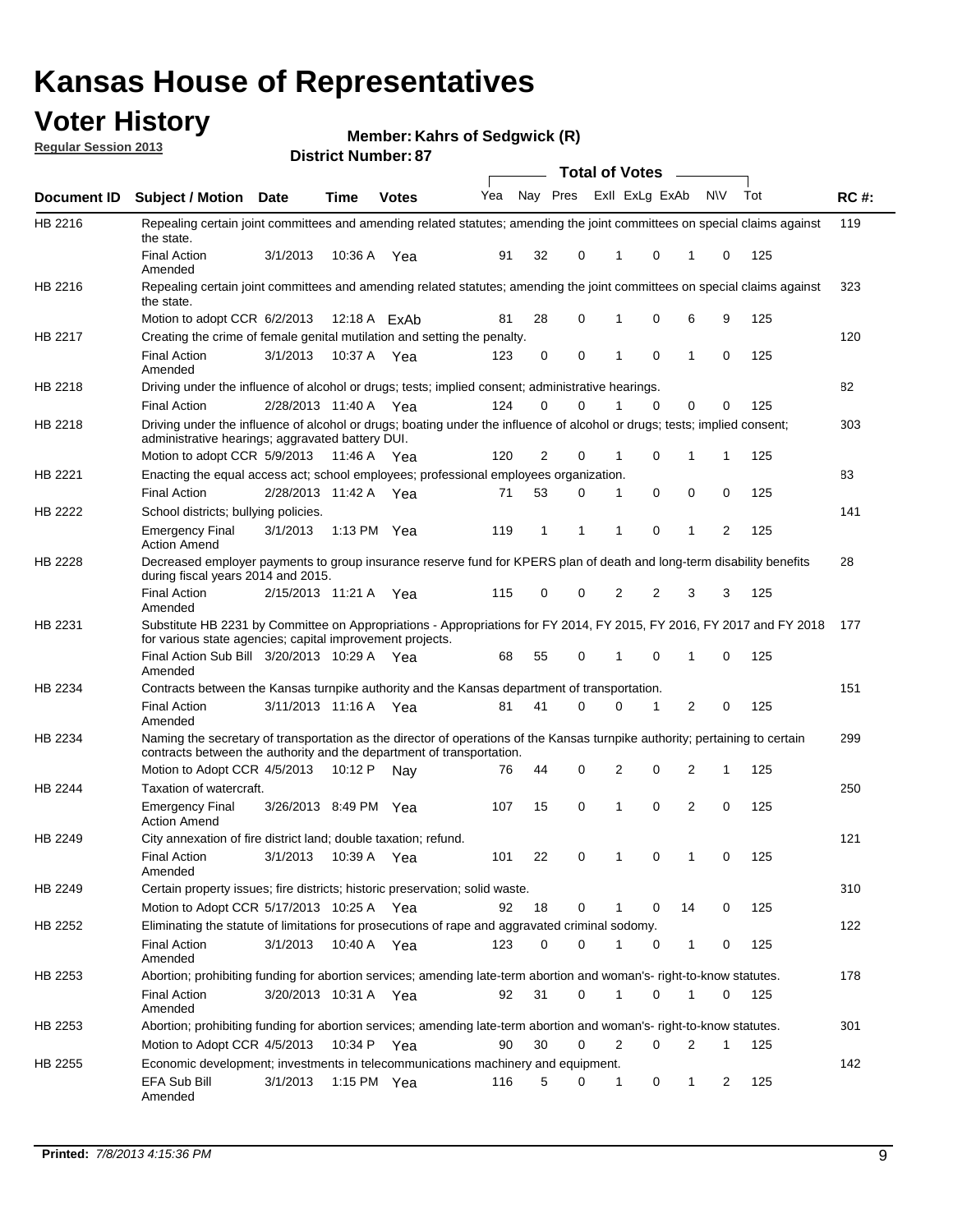## **Voter History**

**Member: Kahrs of Sedgwick (R)** 

**Regular Session 2013**

|             |                                                                                                                                                                                       |                       |             |              |     |                         |             | <b>Total of Votes</b> |              | $\sim$         |                |     |             |
|-------------|---------------------------------------------------------------------------------------------------------------------------------------------------------------------------------------|-----------------------|-------------|--------------|-----|-------------------------|-------------|-----------------------|--------------|----------------|----------------|-----|-------------|
| Document ID | <b>Subject / Motion</b>                                                                                                                                                               | Date                  | <b>Time</b> | <b>Votes</b> | Yea | Nay Pres ExII ExLg ExAb |             |                       |              |                | N\V            | Tot | <b>RC#:</b> |
| HB 2259     | Domestic relations; relating to dissolution of marriage;                                                                                                                              |                       |             |              |     |                         |             |                       |              |                |                |     | 58          |
|             | <b>Final Action</b>                                                                                                                                                                   | 2/27/2013 12:12 P Yea |             |              | 123 | $\mathbf 0$             | 0           | 1                     | $\Omega$     | 1              | 0              | 125 |             |
| HB 2261     | Authorizing the expenditure of unencumbered balances held by school district; removing the cap for contingency reserve<br>fund.                                                       |                       |             |              |     |                         |             |                       |              |                |                |     | 48          |
|             | <b>Final Action</b><br>Amended                                                                                                                                                        | 2/25/2013 12:13 P     |             | Yea          | 120 | 0                       | 0           | 0                     | 0            | 0              | 5              | 125 |             |
| HB 2261     | School districts; expenditure of unencumbered bala ces; removing the cap for contingency reserve fund; establishing celebrate 305<br>freedom week; bullying policies, ies.            |                       |             |              |     |                         |             |                       |              |                |                |     |             |
|             | Motion to adopt CCR 5/9/2013                                                                                                                                                          |                       | 2:25 PM Yea |              | 119 | $\mathbf{1}$            | 0           | 1                     | 0            | 4              | 0              | 125 |             |
| HB 2262     | Substitute HB 2262 by Committee on Appropriations - Amending the percentage amount that is deposited into the oil and gas 210<br>valuation depletion trust fund from 12.41% to 8.25%. |                       |             |              |     |                         |             |                       |              |                |                |     |             |
|             | Final Action Sub Bill 3/26/2013 9:58 AM Yea                                                                                                                                           |                       |             |              | 96  | 23                      | 0           |                       | 0            | 5              | 0              | 125 |             |
| HB 2267     | Income tax, credits, high performance incentive program; subtraction modifications, certain expenses related to living dinor<br>organ donations.                                      |                       |             |              |     |                         |             |                       |              |                |                |     | 252         |
|             | <b>Emergency Final</b><br><b>Action Amend</b>                                                                                                                                         | 3/26/2013 8:52 PM     |             | Nav          | 106 | 16                      | 0           | 1                     | 0            | 2              | 0              | 125 |             |
| HB 2269     | John Bower memorial highway.                                                                                                                                                          |                       |             |              |     |                         |             |                       |              |                |                |     | 84          |
|             | <b>Final Action</b><br>Amended                                                                                                                                                        | 2/28/2013 11:44 A     |             | Yea          | 114 | 10                      | $\mathbf 0$ | $\mathbf 1$           | $\mathbf 0$  | 0              | $\mathbf 0$    | 125 |             |
| HB 2272     | Exempting IRB-purchased property from property taxatin without state ownerhsip requirement.                                                                                           |                       |             |              |     |                         |             |                       |              |                |                |     | 123         |
|             | <b>Final Action</b>                                                                                                                                                                   | 3/1/2013              | 10:41 A     | Yea          | 123 | 0                       | 0           | 1                     | 0            | 1              | 0              | 125 |             |
| HB 2278     | Creating a penalty enhancement for the theft or burglary of a firearm.                                                                                                                |                       |             |              |     |                         |             |                       |              |                |                |     | 135         |
|             | <b>Emergency Final</b><br><b>Action Amend</b>                                                                                                                                         | 3/1/2013              | 1:06 PM Yea |              | 117 | 4                       | 0           | $\mathbf 1$           | 0            | 1              | $\overline{2}$ | 125 |             |
| HB 2280     | School districts; establishing celebrate freedom week and related curriculum.                                                                                                         |                       |             |              |     |                         |             |                       |              |                |                |     | 140         |
|             | <b>Emergency Final</b><br><b>Action Amend</b>                                                                                                                                         | 3/1/2013              | 1:12 PM Yea |              | 95  | 25                      | 1           | $\mathbf{1}$          | 0            | 1              | 2              | 125 |             |
| HB 2294     | Kansas uniform securities act.                                                                                                                                                        |                       |             |              |     |                         |             |                       |              |                |                |     | 124         |
|             | <b>Final Action</b>                                                                                                                                                                   | 3/1/2013              | 10:42 A Yea |              | 123 | 0                       | 0           | 1                     | 0            | 1              | 0              | 125 |             |
| HB 2296     | Campaign finance; permitted uses of campaign funds.                                                                                                                                   |                       |             |              |     |                         |             |                       |              |                |                |     | 148         |
|             | <b>Final Action</b>                                                                                                                                                                   | 3/8/2013              | 11:12 A Yea |              | 120 | $\mathbf{1}$            | 0           | 0                     | $\mathbf{1}$ | $\overline{2}$ | $\mathbf{1}$   | 125 |             |
| HB 2298     | Amending the crimes of interference with law enforcement and giving a false alarm.                                                                                                    |                       |             |              |     |                         |             |                       |              |                |                |     | 136         |
|             | <b>Emergency Final</b><br>Action                                                                                                                                                      | 3/1/2013              | 1:07 PM Yea |              | 121 | 0                       | 0           | 1                     | 0            | 1              | 2              | 125 |             |
| HB 2302     | Relating to drug screening, criminal history record check and fingerprinting of certain persons and employees.                                                                        |                       |             |              |     |                         |             |                       |              |                |                |     | 85          |
|             | <b>Final Action</b><br>Amended                                                                                                                                                        | 2/28/2013 11:45 A     |             | Yea          | 124 | 0                       | 0           | 1                     | 0            | 0              | 0              | 125 |             |
| HB 2303     | Relating to drivier's license fees; driving under the influence equipment fund.                                                                                                       |                       |             |              |     |                         |             |                       |              |                |                |     | 125         |
|             | <b>Final Action</b><br>Amended                                                                                                                                                        | 3/1/2013              | 10:44 A     | Yea          | 113 | 10                      | 0           | 1                     | 0            | 1              | 0              | 125 |             |
| HB 2305     | Kansas storage tank act and containment of underground storage tanks.                                                                                                                 |                       |             |              |     |                         |             |                       |              |                |                |     | 126         |
|             | <b>Final Action</b>                                                                                                                                                                   | 3/1/2013              | 10:45 A     | Yea          | 123 | 0                       | 0           | $\mathbf{1}$          | 0            | 1              | 0              | 125 |             |
| HB 2305     | Kansas storage tank act and containment of underground storage tanks.                                                                                                                 |                       |             |              |     |                         |             |                       |              |                |                |     | 197         |
|             | Motion to Concur                                                                                                                                                                      | 3/22/2013 11:36 A     |             | Yea          | 119 | 0                       | 0           | 2                     | 0            | 3              | $\mathbf{1}$   | 125 |             |
| HB 2311     | Increasing delinquent registration fees.                                                                                                                                              |                       |             |              |     |                         |             |                       |              |                |                |     | 127         |
|             | <b>Final Action</b>                                                                                                                                                                   | 3/1/2013              | 10:50 A     | Nay          | 24  | 99                      | 0           | $\mathbf 1$           | 0            | 1              | 0              | 125 |             |
| HB 2312     | Kansas uninsurable health insurance plan; increase in life time limit.                                                                                                                |                       |             |              |     |                         |             |                       |              |                |                |     | 95          |
|             | <b>Final Action</b>                                                                                                                                                                   | 3/1/2013              | 9:53 AM Yea |              | 123 | 0                       | 0           | $\mathbf 1$           | 0            | 1              | 0              | 125 |             |
| HB 2318     | Authorizing use of motorcycle headlamp modulation systems and side lamps.                                                                                                             |                       |             |              |     |                         |             |                       |              |                |                |     | 128         |
|             | <b>Final Action</b><br>Amended                                                                                                                                                        | 3/1/2013              | 10:52 A Yea |              | 123 | 0                       | 0           | 1                     | 0            | 1              | 0              | 125 |             |
| HB 2318     | Authorizing use of motorcycle headlamp modulation systems and side lamps.                                                                                                             |                       |             |              |     |                         |             |                       |              |                |                |     | 201         |
|             | Motion to Concur                                                                                                                                                                      | 3/25/2013 9:44 AM Yea |             |              | 121 | 0                       | 0           | $\overline{2}$        | 0            | $\overline{2}$ | 0              | 125 |             |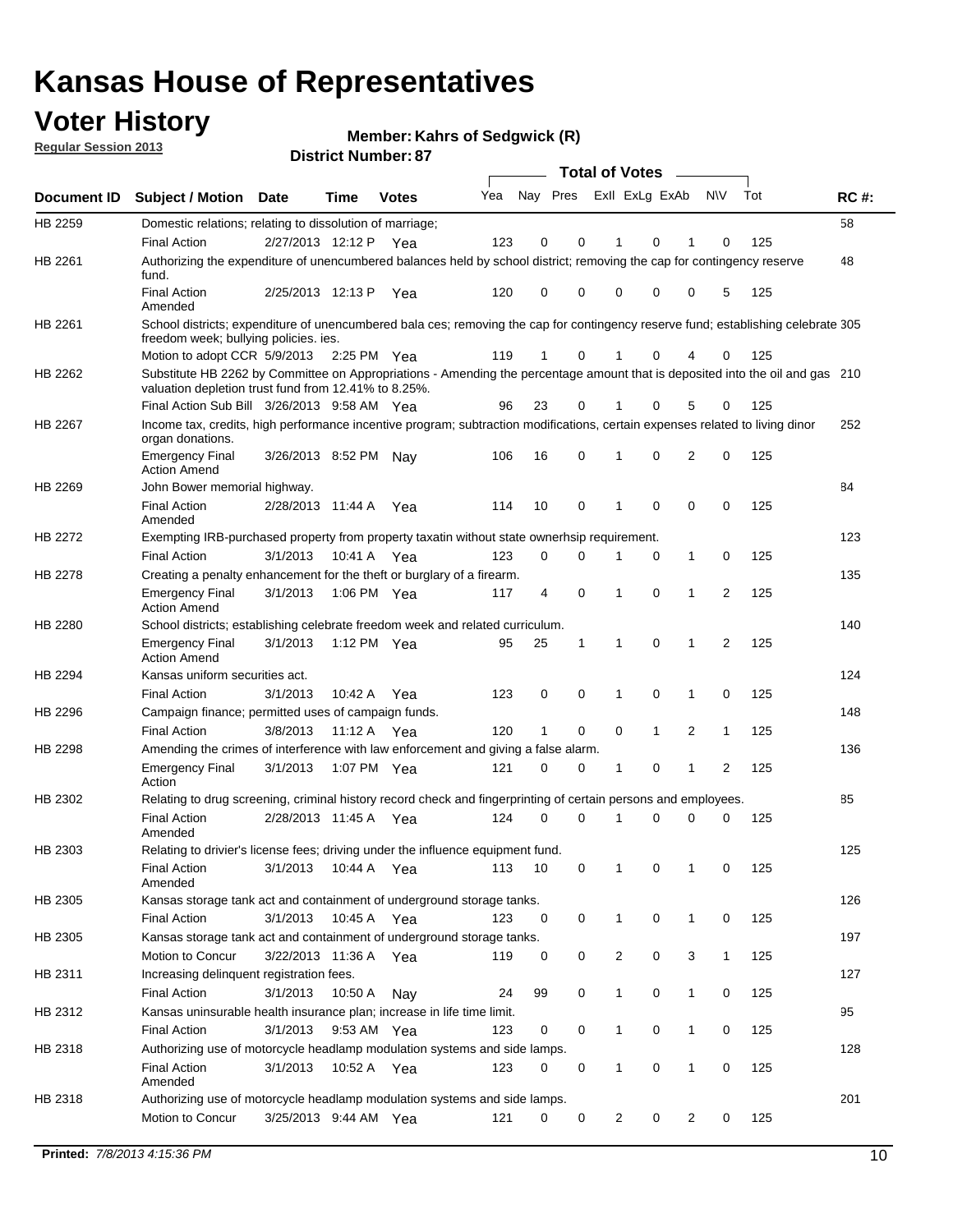## **Voter History**

**Regular Session 2013**

#### **Member: Kahrs of Sedgwick (R)**

|             |                                                                                                                                                                                             |                       |             |              |     |                |             | <b>Total of Votes</b> |   |             |           |     |             |
|-------------|---------------------------------------------------------------------------------------------------------------------------------------------------------------------------------------------|-----------------------|-------------|--------------|-----|----------------|-------------|-----------------------|---|-------------|-----------|-----|-------------|
| Document ID | <b>Subject / Motion</b>                                                                                                                                                                     | Date                  | Time        | <b>Votes</b> | Yea | Nay Pres       |             | Exll ExLg ExAb        |   |             | <b>NV</b> | Tot | <b>RC#:</b> |
| HB 2319     | Creating the coalition of innovative districts act.                                                                                                                                         |                       |             |              |     |                |             |                       |   |             |           |     | 149         |
|             | <b>Final Action</b>                                                                                                                                                                         | 3/8/2013              | 11:17 A     | Yea          | 74  | 47             | 0           | 0                     | 1 | 3           | 0         | 125 |             |
|             | Amended                                                                                                                                                                                     |                       |             |              |     |                |             |                       |   |             |           |     |             |
| HB 2319     | Creating the coalition of innovative districts act.                                                                                                                                         |                       |             |              |     |                |             |                       |   |             |           |     | 279         |
|             | Motion to Adopt CCR 4/5/2013                                                                                                                                                                |                       | 1:03 PM Yea |              | 71  | 47             | 0           | 2                     | 0 | 3           | 2         | 125 |             |
| HB 2322     | Relating to the division of health of the department of health and environment.                                                                                                             |                       |             |              |     |                |             |                       |   |             |           |     | 86          |
|             | <b>Final Action</b><br>Amended                                                                                                                                                              | 2/28/2013 11:46 A Yea |             |              | 118 | 6              | 0           | 1                     | 0 | 0           | 0         | 125 |             |
| HB 2326     | VoIP and IP enabled services.                                                                                                                                                               |                       |             |              |     |                |             |                       |   |             |           |     | 129         |
|             | <b>Final Action</b>                                                                                                                                                                         | 3/1/2013              | 10:53 A     | Yea          | 123 | $\mathbf 0$    | $\mathbf 0$ | 1                     | 0 | 1           | 0         | 125 |             |
|             | Amended                                                                                                                                                                                     |                       |             |              |     |                |             |                       |   |             |           |     |             |
| HB 2338     | Courts; docket fees.                                                                                                                                                                        |                       |             |              |     |                |             |                       |   |             |           |     | 211         |
|             | <b>Final Action</b>                                                                                                                                                                         | 3/26/2013 10:00 A     |             | Yea          | 67  | 52             | 0           | 1                     | 0 | 5           | 0         | 125 |             |
|             | Amended                                                                                                                                                                                     |                       |             |              |     |                |             |                       |   |             |           |     |             |
| HB 2339     | Allowing insurers to return premiums to a policyholder separate from the notice of an adverse underwriting decision.                                                                        |                       |             |              | 124 |                | $\mathbf 0$ |                       | 0 | 0           |           | 125 | 67          |
|             | <b>Final Action</b>                                                                                                                                                                         | 2/28/2013 11:16 A Yea |             |              |     | 0              |             |                       |   |             | 0         |     |             |
| HB 2339     | Combining life insurance with certain additional health related riders, insurance agents-lines of insurance, health insurance for 287<br>certain firefighters and law enforcement officers. |                       |             |              |     |                |             |                       |   |             |           |     |             |
|             | Motion to Adopt CCR 4/5/2013 7:15 PM Yea                                                                                                                                                    |                       |             |              | 116 | $\overline{4}$ | 0           | 2                     | 0 | 2           | -1        | 125 |             |
| HB 2343     | Relating to the secretary of health and environment; office of laboratory services.                                                                                                         |                       |             |              |     |                |             |                       |   |             |           |     | 130         |
|             | <b>Final Action</b>                                                                                                                                                                         | 3/1/2013              | 10:54 A Yea |              | 89  | 34             | 0           | 1                     | 0 | 1           | 0         | 125 |             |
| HB 2349     | School districts; audit by legislative post audit committee.                                                                                                                                |                       |             |              |     |                |             |                       |   |             |           |     | 87          |
|             | <b>Final Action</b><br>Amended                                                                                                                                                              | 2/28/2013 11:48 A Yea |             |              | 120 | 4              | $\mathbf 0$ | 1                     | 0 | 0           | 0         | 125 |             |
| HB 2349     | School districts; audit by legislative post audit committee.                                                                                                                                |                       |             |              |     |                |             |                       |   |             |           |     | 291         |
|             | Motion to Concur                                                                                                                                                                            | 4/5/2013              | 7:55 PM Yea |              | 118 | $\overline{2}$ | $\mathbf 0$ | $\overline{2}$        | 0 | 2           | 1         | 125 |             |
| HB 2352     | Maximum benefits increased for certain members of the Kansas police and firemen's retirement system.                                                                                        |                       |             |              |     |                |             |                       |   |             |           |     | 88          |
|             | <b>Final Action</b>                                                                                                                                                                         | 2/28/2013 11:49 A     |             | Yea          | 124 | 0              | 0           | 1                     | 0 | 0           | 0         | 125 |             |
| HB 2353     | Adding certain controlled substances as schedule I drugs.                                                                                                                                   |                       |             |              |     |                |             |                       |   |             |           |     | 138         |
|             | <b>Emergency Final</b><br>Action                                                                                                                                                            | 3/1/2013              |             | 1:09 PM Yea  | 121 | 0              | 0           | 1                     | 0 | 1           | 2         | 125 |             |
| HB 2357     | 242nd engineer company ae" KS army national guard ae" membrial highway.                                                                                                                     |                       |             |              |     |                |             |                       |   |             |           |     | 96          |
|             | <b>Final Action</b>                                                                                                                                                                         | 3/1/2013              | 9:54 AM Yea |              | 123 | 0              | 0           | 1                     | 0 | 1           | 0         | 125 |             |
| HB 2357     | 242nd engineer company-KS army national guard- highway.                                                                                                                                     |                       |             |              |     |                |             |                       |   |             |           |     | 202         |
|             | Motion to Concur                                                                                                                                                                            | 3/25/2013 9:47 AM Yea |             |              | 121 | $\mathbf 0$    | $\mathbf 0$ | $\overline{2}$        | 0 | 2           | 0         | 125 |             |
| HB 2363     | Exempting certain aggregate mining operations from department of health and environment regulations.                                                                                        |                       |             |              |     |                |             |                       |   |             |           |     | 131         |
|             | <b>Final Action</b><br>Amended                                                                                                                                                              | 3/1/2013              | 10:56 A Yea |              | 123 | 0              | 0           | 1                     | 0 | 1           | 0         | 125 |             |
| HB 2363     | Water; wastewater regulations for sand and gravel; streams, dams and water obstructions.                                                                                                    |                       |             |              |     |                |             |                       |   |             |           |     | 280         |
|             | Motion to Adopt CCR 4/5/2013                                                                                                                                                                |                       |             | 1:10 PM Yea  | 119 | 0              | 0           | 2                     | 0 | 3           | 1         | 125 |             |
| HB 2368     | Relating to the governor's mental health services planning council.                                                                                                                         |                       |             |              |     |                |             |                       |   |             |           |     | 137         |
|             | <b>Emergency Final</b><br><b>Action Amend</b>                                                                                                                                               | 3/1/2013              | 1:08 PM Yea |              | 121 | 0              | 0           | 1                     | 0 | $\mathbf 1$ | 2         | 125 |             |
| HB 2377     | Relating to court fees and costs; judicial branch surcharge fund.                                                                                                                           |                       |             |              |     |                |             |                       |   |             |           |     | 212         |
|             | <b>Final Action</b>                                                                                                                                                                         | 3/26/2013 10:01 A Yea |             |              | 118 | 1              | 0           |                       | 0 | 5           | 0         | 125 |             |
| HB 2378     | Sales tax exemption for sales of certain machinery and equipment used for surface mining activities.                                                                                        |                       |             |              |     |                |             |                       |   |             |           |     | 251         |
|             | <b>Emergency Final</b><br><b>Action Amend</b>                                                                                                                                               | 3/26/2013 8:51 PM Yea |             |              | 104 | 18             | 0           | 1                     | 0 | 2           | 0         | 125 |             |
| HB 2381     | Election campaign finance; removing certain limitations to contributions made during legislative sessions.                                                                                  |                       |             |              |     |                |             |                       |   |             |           |     | 198         |
|             | <b>Final Action</b>                                                                                                                                                                         | 3/25/2013 9:30 AM Yea |             |              | 100 | 21             | 0           | 2                     | 0 | 2           | 0         | 125 |             |
|             | Amended                                                                                                                                                                                     |                       |             |              |     |                |             |                       |   |             |           |     |             |
| HB 2387     | Clarifying that felony murder is not a lesser included offense of capital murder.                                                                                                           |                       |             |              |     |                |             |                       |   |             |           |     | 213         |
|             | <b>Final Action</b>                                                                                                                                                                         | 3/26/2013 10:02 A     |             | Yea          | 117 | 2              | 0           | 1                     | 0 | 5           | 0         | 125 |             |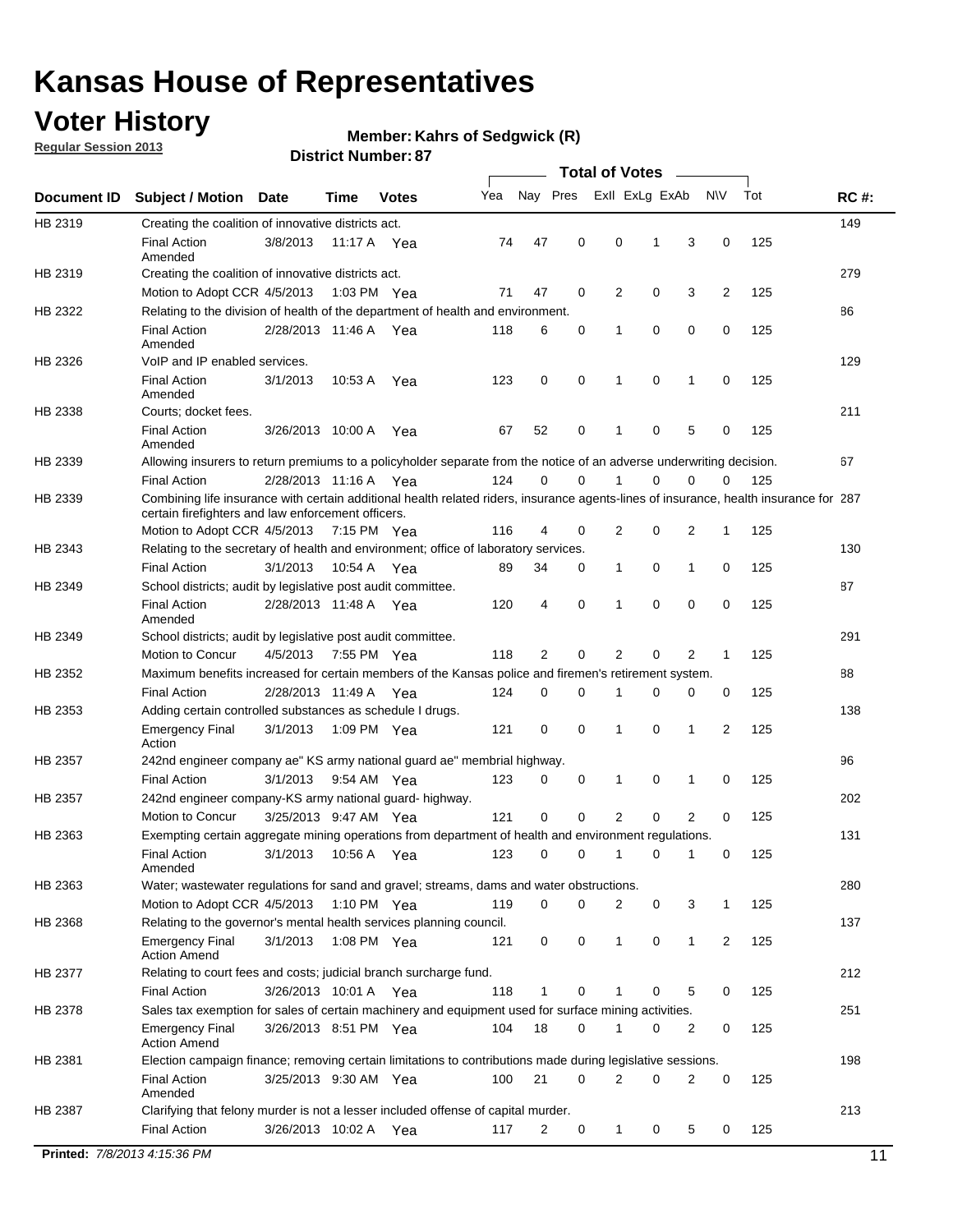## **Voter History**

**Member: Kahrs of Sedgwick (R)** 

**Regular Session 2013**

|                 |                                                                                                                                                                                                                                                  |                       |      |              |     |              |          | <b>Total of Votes</b> |   |   |              |     |             |
|-----------------|--------------------------------------------------------------------------------------------------------------------------------------------------------------------------------------------------------------------------------------------------|-----------------------|------|--------------|-----|--------------|----------|-----------------------|---|---|--------------|-----|-------------|
| Document ID     | Subject / Motion Date                                                                                                                                                                                                                            |                       | Time | <b>Votes</b> | Yea | Nay Pres     |          | Exll ExLg ExAb        |   |   | <b>NV</b>    | Tot | <b>RC#:</b> |
| HB 2389         | Capital murder; notice of intent to seek the death penalty.                                                                                                                                                                                      |                       |      |              |     |              |          |                       |   |   |              |     | 214         |
|                 | <b>Final Action</b>                                                                                                                                                                                                                              | 3/26/2013 10:03 A     |      | Yea          | 118 | 1            | 0        | 1                     | 0 | 5 | 0            | 125 |             |
| HB 2391         | School finance; amount of tax levy authorized to finance ancillary school facilities.                                                                                                                                                            |                       |      |              |     |              |          |                       |   |   |              |     | 237         |
|                 | <b>Emergency Final</b><br><b>Action Amend</b>                                                                                                                                                                                                    | 3/26/2013 8:30 PM Nav |      |              | 64  | 57           | 0        | 1                     | 0 | 2 | 1            | 125 |             |
| HB 2391         | Senate Substitute for HB 2391 by Committee on Ways and Means - Creating the joint committee on uniform educational<br>standards oversight.                                                                                                       |                       |      |              |     |              |          |                       |   |   |              |     | 321         |
|                 | Sub Motion to Concur 6/1/2013                                                                                                                                                                                                                    |                       |      | 10:06 P ExAb | 55  | 58           | 0        | 0                     | 0 | 6 | 6            | 125 |             |
| HB 2396         | Allowing the secretary of administration to identify state owned real property as surplus property and establishing an appeals 253<br>process of such identification; also amending procedures for the disposition of state surplus real estate. |                       |      |              |     |              |          |                       |   |   |              |     |             |
|                 | <b>Emergency Final</b><br>Action Amend                                                                                                                                                                                                           | 3/26/2013 8:53 PM Yea |      |              | 122 | 0            | 0        |                       | 0 | 2 | 0            | 125 |             |
| HB 2403         | Issuing \$1,500,000,000 of pension obligation bonds to finance a portion of the unfunded actuarial liability of KPERS.                                                                                                                           |                       |      |              |     |              |          |                       |   |   |              |     | 236         |
|                 | <b>Final Action</b><br>Amended                                                                                                                                                                                                                   | 3/26/2013 8:29 PM Nay |      |              | 73  | 49           | 0        | 1                     | 0 | 2 | 0            | 125 |             |
| <b>HCR 5014</b> | Urging approval of the Presidential Permit application allowing the construction and operation of the TransCanada Keystone<br>XL Pipeline.                                                                                                       |                       |      |              |     |              |          |                       |   |   |              |     | 215         |
|                 | <b>Final Action</b>                                                                                                                                                                                                                              | 3/26/2013 10:05 A     |      | Yea          | 108 | 11           | 0        |                       | 0 | 5 | 0            | 125 |             |
| HR 6004         | Rules of House of Representatives, permanent rules of the 2013-2014 biennium.                                                                                                                                                                    |                       |      |              |     |              |          |                       |   |   |              |     | 4           |
|                 | <b>Final Action</b><br>Amended                                                                                                                                                                                                                   | 1/28/2013 11:09 A     |      | Yea          | 82  | 40           | 0        | 0                     | 0 | 3 | 0            | 125 |             |
| SB 1            | Legislative Post Audit; periodic audits of the State treasurer and the pooled money investment board.                                                                                                                                            |                       |      |              |     |              |          |                       |   |   |              |     | 216         |
|                 | <b>Final Action</b><br>Amended                                                                                                                                                                                                                   | 3/26/2013 10:06 A     |      | Yea          | 118 | 1            | 0        | 1                     | 0 | 5 | 0            | 125 |             |
| SB 16           | Kansas racketeer influenced and corrupt organization act, criminal street gangs.                                                                                                                                                                 |                       |      |              |     |              |          |                       |   |   |              |     | 217         |
|                 | <b>Final Action</b><br>Amended                                                                                                                                                                                                                   | 3/26/2013 10:12 A Nay |      |              | 74  | 45           | 0        | 1                     | 0 | 5 | 0            | 125 |             |
| SB 20           | Civil procedure; temporary restraining orders and poverty affidavits.                                                                                                                                                                            |                       |      |              |     |              |          |                       |   |   |              |     | 190         |
|                 | <b>Final Action</b><br>Amended                                                                                                                                                                                                                   | 3/22/2013 11:15 A     |      | Yea          | 119 | 0            | 0        | 2                     | 0 | 3 | $\mathbf{1}$ | 125 |             |
| SB 20           | Civil procedure; temporary restraining orders and poverty affidavits.                                                                                                                                                                            |                       |      |              |     |              |          |                       |   |   |              |     | 304         |
|                 | Motion to adopt CCR 5/9/2013                                                                                                                                                                                                                     |                       |      | 2:21 PM Yea  | 119 | $\mathbf{1}$ | 0        | 1                     | 0 | 4 | 0            | 125 |             |
| SB 21           | Firearms; criminal possession of a firearm; expungement; personal and family protection act.                                                                                                                                                     |                       |      |              |     |              |          |                       |   |   |              |     | 255         |
|                 | <b>Emergency Final</b><br>Action                                                                                                                                                                                                                 | 3/26/2013 8:56 PM Yea |      |              | 119 | 3            | 0        |                       | 0 | 2 | 0            | 125 |             |
| SB 23           | Continuation of statewide tax levy for public schools.                                                                                                                                                                                           |                       |      |              |     |              |          |                       |   |   |              |     | 243         |
|                 | <b>Emergency Final</b><br><b>Action Amend</b>                                                                                                                                                                                                    | 3/26/2013 8:38 PM Yea |      |              | 122 | 0            | 0        | 1                     | 0 | 2 | 0            | 125 |             |
| <b>SB 23</b>    | School districts; sttewide tax levy for public schools; school finance amendments                                                                                                                                                                |                       |      |              |     |              |          |                       |   |   |              |     | 296         |
|                 | Motion to Adopt CCR 4/5/2013 9:32 PM Yea                                                                                                                                                                                                         |                       |      |              | 119 | 1            | 0        | 2                     | 0 | 2 | 1            | 125 |             |
| <b>SB 24</b>    | Insurance - Risk-based capital requirements for property, casualty and life insurance companies.                                                                                                                                                 |                       |      |              |     |              |          |                       |   |   |              |     | 204         |
|                 | <b>Final Action</b>                                                                                                                                                                                                                              | 3/26/2013 9:50 AM Yea |      |              | 119 | 0            | 0        |                       | 0 | 5 | 0            | 125 |             |
| SB 25           | Insurance-Risk-based capital requirements for health organizations.                                                                                                                                                                              |                       |      |              |     |              |          |                       |   |   |              |     | 205         |
|                 | <b>Final Action</b>                                                                                                                                                                                                                              | 3/26/2013 9:51 AM Yea |      |              | 119 | 0            | 0        | 1                     | 0 | 5 | 0            | 125 |             |
| SB 27           | Eligibility of students under the military service scholarship program act.                                                                                                                                                                      |                       |      |              |     |              |          |                       |   |   |              |     | 166         |
|                 | <b>Final Action</b><br>Amended                                                                                                                                                                                                                   | 3/19/2013 10:35 A Yea |      |              | 123 | 0            | 0        |                       | 0 | 1 | 0            | 125 |             |
| SB 28           | Authorizing the division of emergency management within the adjutant general's department to accept certain real property.                                                                                                                       |                       |      |              |     |              |          |                       |   |   |              |     | 184         |
|                 | <b>Final Action</b>                                                                                                                                                                                                                              | 3/21/2013 11:22 A Yea |      |              | 121 | 0            | $\Omega$ | 1                     | 0 | 3 | $\Omega$     | 125 |             |
| SB 37           | Kansas home inspectors professional competence and financial responsibility act.                                                                                                                                                                 |                       |      |              |     |              |          |                       |   |   |              |     | 218         |
|                 | <b>Final Action</b>                                                                                                                                                                                                                              | 3/26/2013 10:14 A Yea |      |              | 102 | 17           | 0        | 1                     | 0 | 5 | 0            | 125 |             |
| SB 51           | Health insurance coverage for bankers association.                                                                                                                                                                                               |                       |      |              |     |              |          |                       |   |   |              |     | 189         |
|                 | <b>Final Action</b>                                                                                                                                                                                                                              | 3/22/2013 11:14 A Yea |      |              | 119 | 0            | 0        | 2                     | 0 | 3 | $\mathbf{1}$ | 125 |             |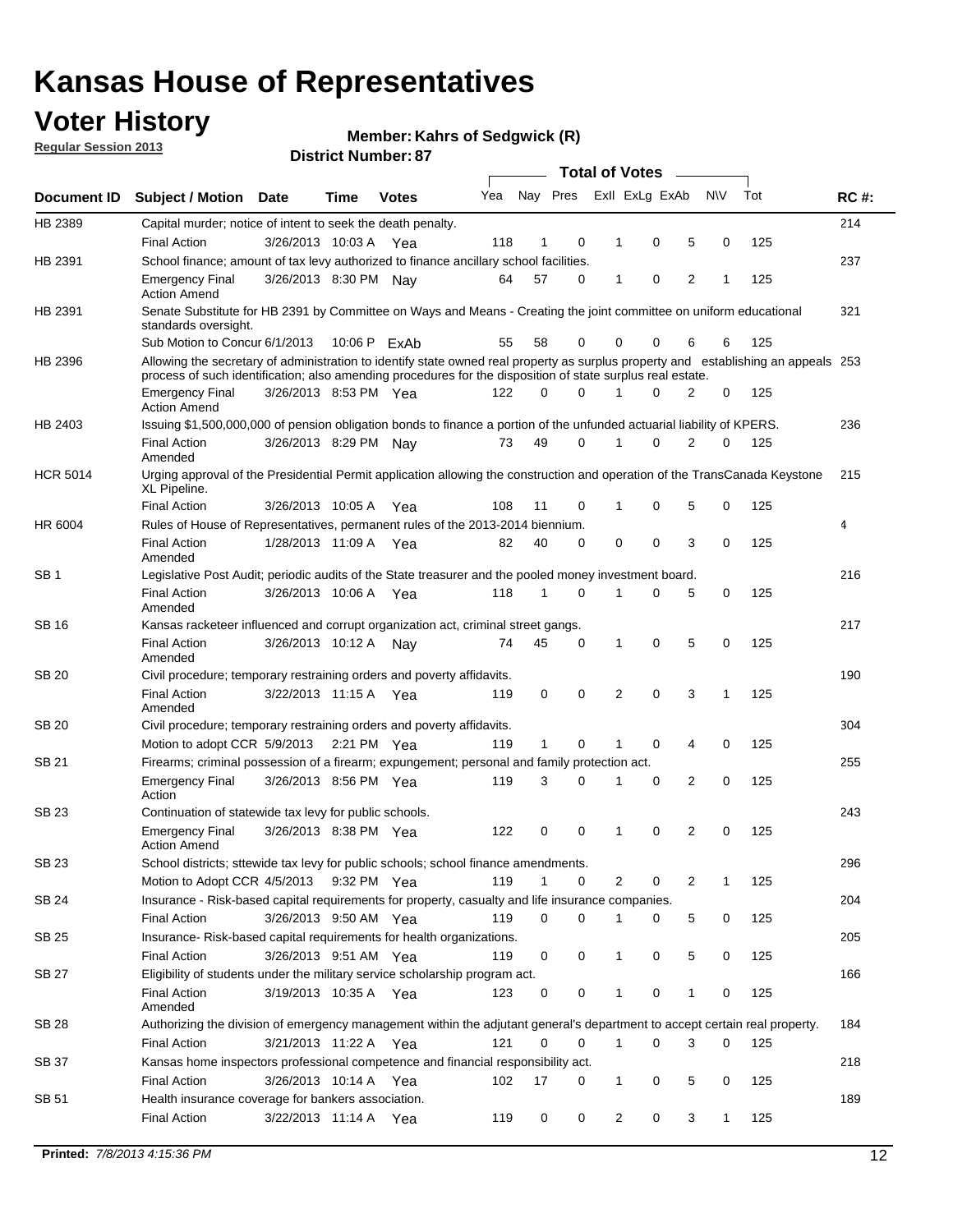## **Voter History**

**Member: Kahrs of Sedgwick (R)** 

**Regular Session 2013**

|              |                                                                                                                                                                                                                                                                                                                                                                         |                       |      |              |     | <b>Total of Votes</b> |          |                |             |                |                |     |             |  |
|--------------|-------------------------------------------------------------------------------------------------------------------------------------------------------------------------------------------------------------------------------------------------------------------------------------------------------------------------------------------------------------------------|-----------------------|------|--------------|-----|-----------------------|----------|----------------|-------------|----------------|----------------|-----|-------------|--|
| Document ID  | <b>Subject / Motion</b>                                                                                                                                                                                                                                                                                                                                                 | <b>Date</b>           | Time | <b>Votes</b> | Yea | Nay Pres              |          | Exll ExLg ExAb |             |                | <b>NV</b>      | Tot | <b>RC#:</b> |  |
| SB 52        | Mortgage interest rate cap increase.                                                                                                                                                                                                                                                                                                                                    |                       |      |              |     |                       |          |                |             |                |                |     | 238         |  |
|              | <b>Emergency Final</b><br>Action                                                                                                                                                                                                                                                                                                                                        | 3/26/2013 8:32 PM Yea |      |              | 120 | 2                     | 0        |                | 0           | 2              | 0              | 125 |             |  |
| <b>SB 56</b> | Transferring the recognition of county fair associations from the secretary of agriculture to the board of county<br>commissioners.                                                                                                                                                                                                                                     |                       |      |              |     |                       |          |                |             |                |                |     | 191         |  |
|              | <b>Final Action</b><br>Amended                                                                                                                                                                                                                                                                                                                                          | 3/22/2013 11:21 A     |      | Yea          | 119 | 0                     | 0        | 2              | 0           | 3              | 1              | 125 |             |  |
| SB 57        | Substitute for SB 57 by Committee on Agriculture - Agriculture; powers and duties of the department of agriculture relating to<br>poultry improvement plan and domesticated deer.                                                                                                                                                                                       |                       |      |              |     |                       |          |                |             |                |                |     | 192         |  |
|              | Final Action Sub Bill 3/22/2013 11:24 A Nav<br>Amended                                                                                                                                                                                                                                                                                                                  |                       |      |              | 79  | 40                    | 0        | 2              | 0           | 3              | -1             | 125 |             |  |
| SB 57        | Substitute for SB 57 by Committee on Agriculture - Agriculture; powers and duties of the department of agriculture relating to<br>poultry improvement plan, stockyards and domesticated deer.                                                                                                                                                                           |                       |      |              |     |                       |          |                |             |                |                |     | 262         |  |
|              | Motion to adopt CCR 4/4/2013 2:18 PM Nay                                                                                                                                                                                                                                                                                                                                |                       |      |              | 80  | 42                    | 0        | 1              | 0           | $\overline{2}$ | 0              | 125 |             |  |
| SB 58        | Sentencing for unlawful manufacturing of controlled substances.                                                                                                                                                                                                                                                                                                         |                       |      |              |     |                       |          |                |             |                |                |     | 219         |  |
|              | <b>Final Action</b>                                                                                                                                                                                                                                                                                                                                                     | 3/26/2013 10:15 A     |      | Yea          | 119 | 0                     | 0        | 1              | 0           | 5              | 0              | 125 |             |  |
| SB 59        | Attorney general; reward for information.                                                                                                                                                                                                                                                                                                                               |                       |      |              |     |                       |          |                |             |                |                |     | 193         |  |
|              | <b>Final Action</b>                                                                                                                                                                                                                                                                                                                                                     | 3/22/2013 11:25 A     |      | Yea          | 119 | 0                     | 0        | 2              | 0           | 3              | 1              | 125 |             |  |
| SB 62        | Making gas pipeline safety terminology consistent with federal regulations.                                                                                                                                                                                                                                                                                             |                       |      |              |     |                       |          |                |             |                |                |     | 163         |  |
|              | <b>Final Action</b>                                                                                                                                                                                                                                                                                                                                                     | 3/19/2013 10:32 A Yea |      |              | 123 | 0                     | 0        | 1              | 0           | 1              | 0              | 125 |             |  |
| SB 63        | Elections; voting crimes, penalties and prosecution.<br><b>Emergency Final</b><br><b>Action Amend</b>                                                                                                                                                                                                                                                                   | 3/26/2013 8:42 PM Yea |      |              | 69  | 53                    | 0        | 1              | $\mathbf 0$ | $\overline{2}$ | $\mathbf 0$    | 125 | 246         |  |
| <b>SB68</b>  | Driver's license examinations; locations.                                                                                                                                                                                                                                                                                                                               |                       |      |              |     |                       |          |                |             |                |                |     | 220         |  |
|              | <b>Final Action</b>                                                                                                                                                                                                                                                                                                                                                     | 3/26/2013 10:16 A     |      | Yea          | 116 | 3                     | 0        | 1              | 0           | 5              | 0              | 125 |             |  |
| SB 69        | Motor vehicles; vehicle registration and license plates.                                                                                                                                                                                                                                                                                                                |                       |      |              |     |                       |          |                |             |                |                |     | 167         |  |
|              | <b>Final Action</b>                                                                                                                                                                                                                                                                                                                                                     | 3/19/2013 10:37 A     |      | Yea          | 117 | 6                     | 0        | 1              | 0           | $\mathbf{1}$   | 0              | 125 |             |  |
| SB 74        | Prison-made goods act; prohibiting prisoner production of manufactured or modular homes.                                                                                                                                                                                                                                                                                |                       |      |              |     |                       |          |                |             |                |                |     | 221         |  |
|              | <b>Final Action</b>                                                                                                                                                                                                                                                                                                                                                     | 3/26/2013 10:19 A     |      | Yea          | 87  | 32                    | 0        | 1              | 0           | 5              | 0              | 125 |             |  |
| SB 75        | Record requirements and civil penalties relating to sales of plastic bulk merchandise containers.                                                                                                                                                                                                                                                                       |                       |      |              |     |                       |          |                |             |                |                |     | 222         |  |
|              | <b>Final Action</b>                                                                                                                                                                                                                                                                                                                                                     | 3/26/2013 10:21 A     |      | Yea          | 101 | 18                    | 0        | 1              | 0           | 5              | 0              | 125 |             |  |
| SB 81        | Open records; requests for criminal justice information; restriction of certain officials' information from publicly accessible<br>records.                                                                                                                                                                                                                             |                       |      |              |     |                       |          |                |             |                |                |     | 194         |  |
|              | <b>Final Action</b><br>Amended                                                                                                                                                                                                                                                                                                                                          | 3/22/2013 11:27 A     |      | Yea          | 119 | 0                     | 0        | 2              | 0           | 3              | 1              | 125 |             |  |
| <b>SB83</b>  | House Substitute for SB 83 by Committee on Taxation - Income tax deductions and modifications; severance tax; sales tax;<br>delinquent tax liabilities.                                                                                                                                                                                                                 |                       |      |              |     |                       |          |                |             |                |                |     | 187         |  |
|              | Final Action Sub Bill 3/21/2013 11:30 A Yea                                                                                                                                                                                                                                                                                                                             |                       |      |              | 96  | 25                    | 0        | $\mathbf{1}$   | 0           | 3              | 0              | 125 |             |  |
| SB 83        | House Substitute for SB 83 by Committee on Taxation--Income tax deductions and modifications; severance tax; sales tax and 260<br>compensating use tax, preseumptions relating to nexus; property tax, exemptions, new automobile manufacturinge property;<br>taxation of watercraft; leased commercial and industrial property appeals; correction of clerical errors. |                       |      |              |     |                       |          |                |             |                |                |     |             |  |
|              | Motion to adopt CCR 4/3/2013 10:35 A Yea                                                                                                                                                                                                                                                                                                                                |                       |      |              | 104 | 15                    | 0        | $\mathbf{1}$   | 0           | 3              | 2              | 125 |             |  |
| SB 84        | House Substitute for SB 84 by Committee on Taxation - Reduction to state income tax rates based on selected actual state<br>general fund receipts computations; distribution of revenues from sales and compensating use tax; reduction of<br>Final Action Sub Bill 3/21/2013 11:34 A Yea                                                                               |                       |      |              |     | 39                    | $\Omega$ |                | $\Omega$    | 3              | $\mathbf{0}$   | 125 | 188         |  |
|              | Amended<br>House Substitute for SB 84 -- Reduction to state income tax rates based on selected actual state general fund receipts                                                                                                                                                                                                                                       |                       |      |              | 82  |                       |          |                |             |                |                |     |             |  |
| SB 84        | computations; reduction of itemized deductions.<br>Motion to adopt CCR 5/28/2013 2:32 PM Nay                                                                                                                                                                                                                                                                            |                       |      |              | 42  | 71                    | 0        | 1              | 0           | 9              | $\overline{2}$ | 125 | 317         |  |
| SB 84        | House Substitute for SB 84 -- Reduction to state income tax rates based on selected actual state general fund receipts                                                                                                                                                                                                                                                  |                       |      |              |     |                       |          |                |             |                |                |     | 319         |  |
|              | computations; reduction of itemized deductions.<br>Motion to adopt CCR 5/30/2013 9:14 PM Nay                                                                                                                                                                                                                                                                            |                       |      |              | 18  | 94                    | 0        | 1              | 0           | 9              | 3              | 125 |             |  |
| SB 85        | Motor vehicle insurance; providing proof of insurance by cellular phone or portable electronic device.                                                                                                                                                                                                                                                                  |                       |      |              |     |                       |          |                |             |                |                |     | 175         |  |
|              | <b>Final Action</b>                                                                                                                                                                                                                                                                                                                                                     | 3/20/2013 10:25 A Yea |      |              | 123 | $\Omega$              | $\Omega$ |                | 0           | 1              | 0              | 125 |             |  |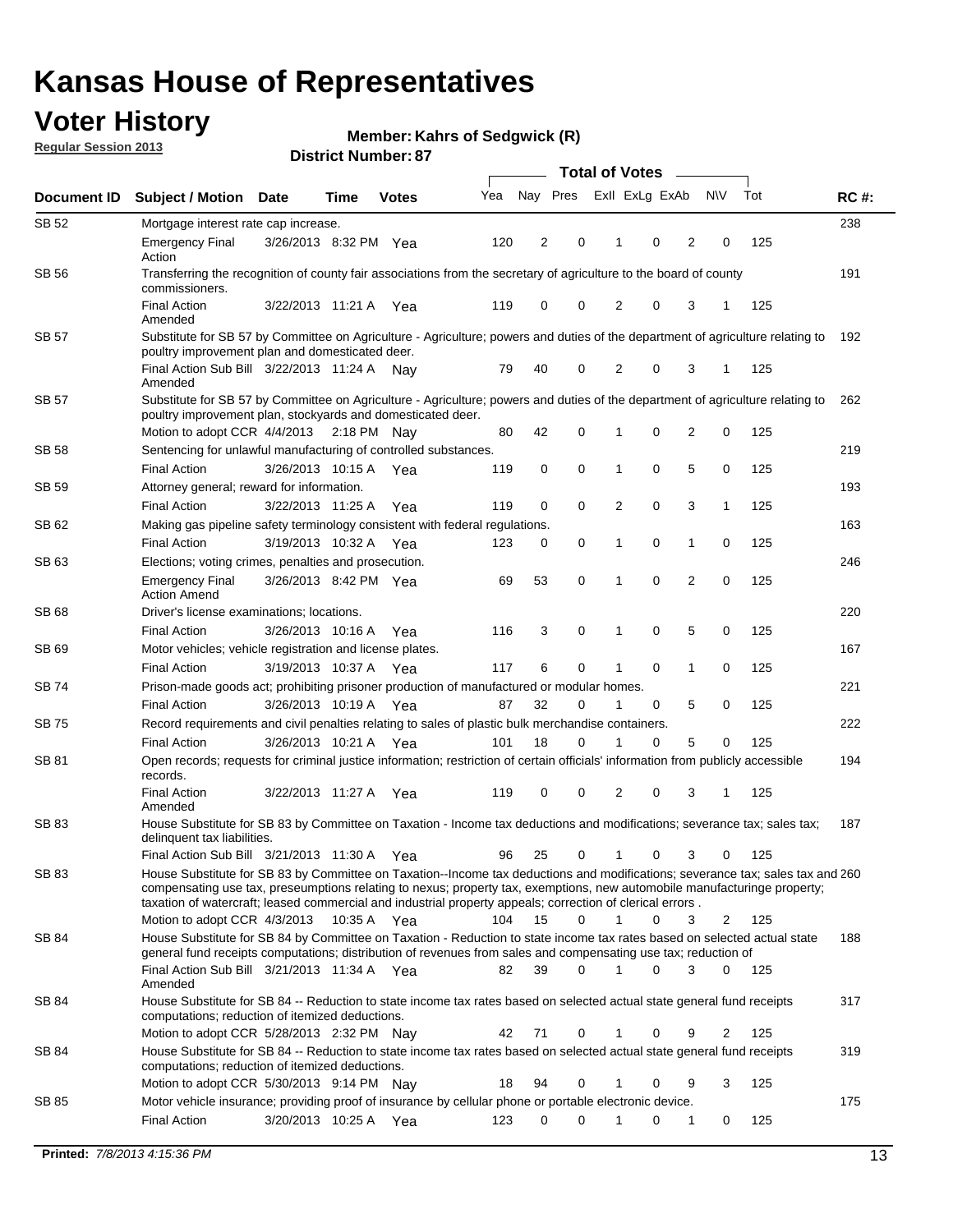## **Voter History**

**Regular Session 2013**

**Member: Kahrs of Sedgwick (R)** 

|                    |                                                                                                       | וט , וסעווווטרו, ועו ווכוש | <b>Total of Votes</b> |              |     |              |              |  |                |                |                |              |     |             |
|--------------------|-------------------------------------------------------------------------------------------------------|----------------------------|-----------------------|--------------|-----|--------------|--------------|--|----------------|----------------|----------------|--------------|-----|-------------|
| <b>Document ID</b> | <b>Subject / Motion</b>                                                                               | <b>Date</b>                | <b>Time</b>           | <b>Votes</b> | Yea |              | Nay Pres     |  |                | Exll ExLg ExAb |                | <b>NV</b>    | Tot | <b>RC#:</b> |
| <b>SB 88</b>       | Increasing the children's advocacy center assessment fee.                                             |                            |                       |              |     |              |              |  |                |                |                |              |     | 223         |
|                    | <b>Final Action</b><br>Amended                                                                        | 3/26/2013 10:22 A Yea      |                       |              | 118 | $\mathbf{1}$ | 0            |  | $\mathbf 1$    | 0              | 5              | 0            | 125 |             |
| SB 96              | Motor vehicles; counties with multiple registration facilities; additional registration fee.          |                            |                       |              |     |              |              |  |                |                |                |              |     | 224         |
|                    | <b>Final Action</b><br>Amended                                                                        | 3/26/2013 10:24 A          |                       | Yea          | 106 | 12           | 0            |  | 1              | 0              | 5              | 1            | 125 |             |
| SB 96              | Additional motor vehicle registration fees.                                                           |                            |                       |              |     |              |              |  |                |                |                |              |     | 263         |
|                    | Motion to adopt CCR 4/4/2013                                                                          |                            | 2:21 PM Yea           |              | 114 | 8            | 0            |  | 1              | 0              | $\overline{2}$ | 0            | 125 |             |
| SB 102             | Requiring the state treasurer to provide a list of daily deposits to the secretary of administration. |                            |                       |              |     |              |              |  |                |                |                |              |     | 195         |
|                    | <b>Final Action</b><br>Amended                                                                        | 3/22/2013 11:28 A          |                       | Yea          | 119 | 0            | 0            |  | 2              | 0              | 3              | 1            | 125 |             |
| SB 102             | Enacting the second amendment protection act.                                                         |                            |                       |              |     |              |              |  |                |                |                |              |     | 295         |
|                    | Motion to Adopt CCR 4/5/2013                                                                          |                            | 9:20 PM Yea           |              | 96  | 24           | 0            |  | $\overline{2}$ | 0              | $\overline{2}$ | 1            | 125 |             |
| SB 111             | Establishing Native American legislative day at the capitol; awarding of high school diplomas.        |                            |                       |              |     |              |              |  |                |                |                |              | 245 |             |
|                    | <b>Emergency Final</b><br><b>Action Amend</b>                                                         | 3/26/2013 8:41 PM Yea      |                       |              | 122 | 0            | $\Omega$     |  |                | 0              | $\overline{2}$ | 0            | 125 |             |
| SB 113             | Credit unions; changes in certain loan limitations.                                                   |                            |                       |              |     |              |              |  |                |                |                |              |     | 234         |
|                    | <b>Emergency Final</b><br>Action                                                                      | 3/26/2013 8:25 PM Yea      |                       |              | 122 | 0            | 0            |  | 1              | $\mathbf 0$    | $\overline{2}$ | 0            | 125 |             |
| <b>SB 118</b>      | Relating to law enforcement reporting and investigation of missing persons.                           |                            |                       |              |     |              |              |  |                |                |                |              |     | 225         |
|                    | <b>Final Action</b>                                                                                   | 3/26/2013 10:25 A          |                       | Yea          | 119 | 0            | 0            |  | 1              | 0              | 5              | 0            | 125 |             |
| SB 120             | Enacting the Kansas farmers' market promotion act.                                                    |                            |                       |              |     |              |              |  |                |                |                |              |     | 196         |
|                    | <b>Final Action</b><br>Amended                                                                        | 3/22/2013 11:31 A          |                       | Nav          | 68  | 51           | 0            |  | 2              | $\mathbf 0$    | 3              | 1            | 125 |             |
| SB 122             | Kansas administrative procedure act; service of order or notice.                                      |                            |                       |              |     |              |              |  |                |                |                |              |     | 226         |
|                    | <b>Final Action</b><br>Amended                                                                        | 3/26/2013 10:26 A          |                       | Yea          | 119 | 0            | 0            |  | 1              | 0              | 5              | 0            | 125 |             |
| SB 122             | Elections; unauthorized voting disclosures.                                                           |                            |                       |              |     |              |              |  |                |                |                |              |     | 286         |
|                    | Motion to Adopt CCR 4/5/2013                                                                          |                            | 6:23 PM               | Yea          | 89  | 31           | 0            |  | 2              | 0              | $\overline{2}$ | $\mathbf{1}$ | 125 |             |
| SB 124             | Amending the Kansas restraint of trade act.                                                           |                            |                       |              |     |              |              |  |                |                |                |              |     | 227         |
|                    | <b>Final Action</b><br>Amended                                                                        | 3/26/2013 10:27 A          |                       | Yea          | 116 | 2            | 1            |  | 1              | $\mathbf 0$    | 5              | $\mathbf 0$  | 125 |             |
| SB 124             | Amending the Kansas restraint of trade act.                                                           |                            |                       |              |     |              |              |  |                |                |                |              |     | 273         |
|                    | Motion to Adopt CCR 4/5/2013                                                                          |                            | 11:06 A               | Yea          | 97  | 23           | 0            |  | 2              | 0              | $\overline{2}$ | 1            | 125 |             |
| SB 128             | Career technical education incentive program amendments.                                              |                            |                       |              |     |              |              |  |                |                |                |              |     | 168         |
|                    | <b>Final Action</b><br>Amended                                                                        | 3/19/2013 10:39 A          |                       | Yea          | 123 | 0            | 0            |  | 1              | 0              | 1              | 0            | 125 |             |
| SB 129             | Bank commissioner; certain fees and hearing costs.                                                    |                            |                       |              |     |              |              |  |                |                |                |              |     | 254         |
|                    | <b>Emergency Final</b><br><b>Action Amend</b>                                                         | 3/26/2013 8:55 PM Nay      |                       |              | 110 | 12           | 0            |  | 1              | 0              | 2              | 0            | 125 |             |
| SB 129             | Mortgage interest rate cap increase.                                                                  |                            |                       |              |     |              |              |  |                |                |                |              |     | 272         |
|                    | Motion to Adopt CCR 4/5/2013                                                                          |                            | 10:42 A Yea           |              | 121 | 0            | 0            |  | 2              | 0              | $\overline{2}$ | 0            | 125 |             |
| SB 135             | Transferring boiler inspection duties from the department of labor to the state fire marshal.         |                            |                       |              |     |              |              |  |                |                |                |              |     | 228         |
|                    | <b>Final Action</b>                                                                                   | 3/26/2013 10:28 A Yea      |                       |              | 114 | 5            | 0            |  | $\mathbf{1}$   | 0              | 5              | 0            | 125 |             |
| SB 136             | Providing veterans designation on driver's licenses and nondriver identification cards.               |                            |                       |              |     |              |              |  |                |                |                |              |     | 244         |
|                    | <b>Emergency Final</b><br><b>Action Amend</b>                                                         | 3/26/2013 8:39 PM Yea      |                       |              | 119 | 3            | 0            |  | $\mathbf{1}$   | 0              | $\overline{2}$ | 0            | 125 |             |
| SB 139             | Kansas money transmitter act.                                                                         |                            |                       |              |     |              |              |  |                |                |                |              |     | 229         |
|                    | <b>Final Action</b>                                                                                   | 3/26/2013 10:30 A Yea      |                       |              | 117 | $\mathbf{1}$ | $\mathbf{1}$ |  | $\mathbf{1}$   | $\mathbf 0$    | 5              | 0            | 125 |             |
| SB 142             | Abortion; concerning civil actions related to abortion.                                               |                            |                       |              |     |              |              |  |                |                |                |              |     | 241         |
|                    | <b>Emergency Final</b><br>Action                                                                      | 3/26/2013 8:36 PM Yea      |                       |              | 89  | 33           | 0            |  | 1              | 0              | $\overline{2}$ | $\mathbf 0$  | 125 |             |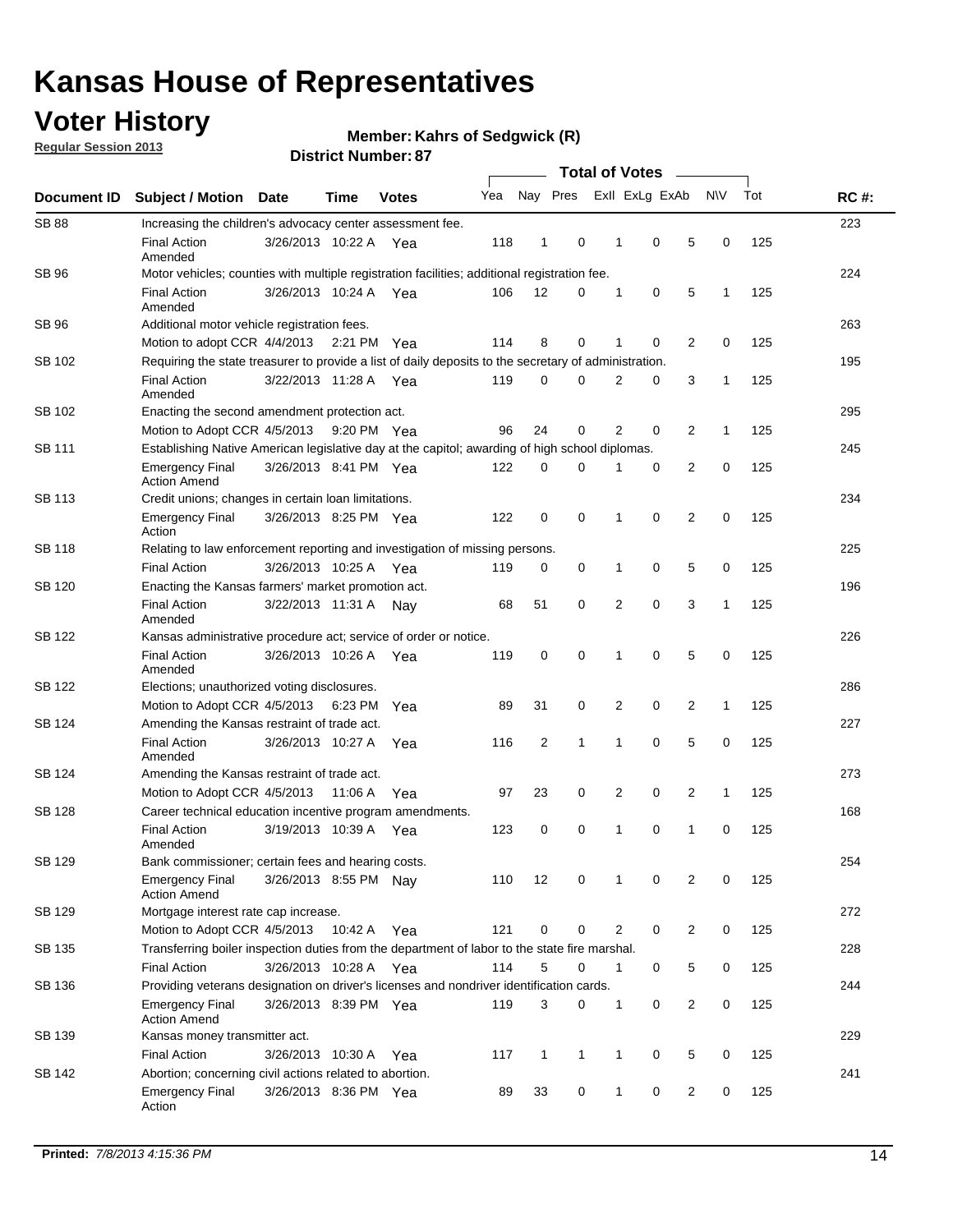## **Voter History**

**Member: Kahrs of Sedgwick (R)** 

**Regular Session 2013**

| Document ID     |                                                                                                                                                                                                       |                                                                                                                                                                         |             |              |     |          | <b>Total of Votes</b> |   |                | $\sim$         |           |     | <b>RC#:</b> |
|-----------------|-------------------------------------------------------------------------------------------------------------------------------------------------------------------------------------------------------|-------------------------------------------------------------------------------------------------------------------------------------------------------------------------|-------------|--------------|-----|----------|-----------------------|---|----------------|----------------|-----------|-----|-------------|
|                 | <b>Subject / Motion Date</b>                                                                                                                                                                          |                                                                                                                                                                         | Time        | <b>Votes</b> | Yea | Nay Pres |                       |   | Exll ExLg ExAb |                | <b>NV</b> | Tot |             |
| <b>SB 149</b>   | Drug screening for recipients of cash assistance and unemployment benefits.                                                                                                                           |                                                                                                                                                                         |             |              |     |          |                       |   |                |                |           |     | 239         |
|                 | <b>Emergency Final</b><br><b>Action Amend</b>                                                                                                                                                         | 3/26/2013 8:33 PM Yea                                                                                                                                                   |             |              | 106 | 16       | 0                     | 1 | 0              | 2              | 0         | 125 |             |
| SB 164          | Relating to the director of vehicles regulating providers of motor vehicle functions.                                                                                                                 |                                                                                                                                                                         |             |              |     |          |                       |   |                |                |           |     | 247         |
|                 | <b>Emergency Final</b><br><b>Action Amend</b>                                                                                                                                                         | 3/26/2013 8:43 PM Yea                                                                                                                                                   |             |              | 117 | 5        | 0                     | 1 | 0              | 2              | 0         | 125 |             |
| SB 164          | Relating to the director of vehicles regulating providers of motor vehicle functions.                                                                                                                 |                                                                                                                                                                         |             |              |     |          |                       |   |                |                |           |     | 268         |
|                 | Motion to adopt CCR 4/4/2013                                                                                                                                                                          |                                                                                                                                                                         | 5:32 PM Yea |              | 111 | 9        | 0                     | 1 | 0              | 2              | 2         | 125 |             |
| SB 166          | Insurers supervision, rehabilitation and liquidation act; derivatives.                                                                                                                                |                                                                                                                                                                         |             |              |     |          |                       |   |                |                |           |     | 206         |
|                 | <b>Final Action</b>                                                                                                                                                                                   | 3/26/2013 9:52 AM Yea                                                                                                                                                   |             |              | 119 | 0        | 0                     | 1 | 0              | 5              | 0         | 125 |             |
| SB 168          | Limiting nuisance actions against certain agricultural activities.                                                                                                                                    |                                                                                                                                                                         |             |              |     |          |                       |   |                |                |           |     | 169         |
|                 | <b>Final Action</b><br>Amended                                                                                                                                                                        | 3/19/2013 10:40 A Yea                                                                                                                                                   |             |              | 111 | 12       | 0                     | 1 | 0              | 1              | 0         | 125 |             |
| SB 168          | Limiting nuisance actions against certain agricultural activities.                                                                                                                                    |                                                                                                                                                                         |             |              |     |          |                       |   |                |                |           |     | 264         |
|                 | Motion to adopt CCR 4/4/2013                                                                                                                                                                          |                                                                                                                                                                         |             | 2:30 PM Yea  | 110 | 12       | 0                     | 1 | 0              | 2              | 0         | 125 |             |
| <b>SB 171</b>   | School districts; amendments to Kansas uniform financial accounting and reporting act.                                                                                                                |                                                                                                                                                                         |             |              |     |          |                       |   |                |                |           |     | 248         |
|                 | <b>Emergency Final</b><br><b>Action Amend</b>                                                                                                                                                         | 3/26/2013 8:44 PM Yea                                                                                                                                                   |             |              | 122 | 0        | 0                     | 1 | 0              | 2              | 0         | 125 |             |
| SB 171          | School districts; amendments to Kansas uniform financial accounting and reporting act.                                                                                                                |                                                                                                                                                                         |             |              |     |          |                       |   |                |                |           | 285 |             |
|                 | Motion to Adopt CCR 4/5/2013                                                                                                                                                                          |                                                                                                                                                                         | 6:19 PM Yea |              | 63  | 57       | 0                     | 2 | 0              | 2              |           |     |             |
| SB 171          | Appropriations for FY 2013, FY 2014, FY 2015, FY 2016, FY 2017 and FY 2018 for various state agencies; capital<br>improvement projects; claims against the state.                                     |                                                                                                                                                                         |             |              |     |          |                       |   |                |                |           | 320 |             |
|                 | Motion to adopt CCR 6/1/2013 4:30 PM ExAb                                                                                                                                                             |                                                                                                                                                                         |             |              | 63  | 51       | 0                     | 0 | 0              | 8              | 3         | 125 |             |
| SB 187          |                                                                                                                                                                                                       | Establishing the workers compensation and employment security boards nominating committee; administrative law judge<br>appointment; workers compensation appeals board. |             |              |     |          |                       |   |                |                |           |     | 242         |
|                 | <b>Emergency Final</b><br><b>Action Amend</b>                                                                                                                                                         | 3/26/2013 8:37 PM Yea                                                                                                                                                   |             |              | 88  | 34       | 0                     | 1 | 0              | 2              | 0         | 125 |             |
| SB 187          | Amending workers compensation law provisions; establishing the workers compensation and employment security boards<br>nominating committee; notice requirements; workplace health and safety program. |                                                                                                                                                                         |             |              |     |          |                       |   |                |                |           |     | 274         |
|                 | Motion to Adopt CCR 4/5/2013 11:26 A Yea                                                                                                                                                              |                                                                                                                                                                         |             |              | 89  | 31       | 0                     | 2 | 0              | 3              | 0         | 125 |             |
| SB 199          | University of Kansas medical center; midwest center for stem cell therapy.                                                                                                                            |                                                                                                                                                                         |             |              |     |          |                       |   |                |                |           |     | 235         |
|                 | <b>Emergency Final</b><br><b>Action Amend</b>                                                                                                                                                         | 3/26/2013 8:26 PM Yea                                                                                                                                                   |             |              | 90  | 32       | 0                     | 1 | 0              | 2              | 0         | 125 |             |
| SB 199          | Health care; stem cell therapy and unused medications.                                                                                                                                                |                                                                                                                                                                         |             |              |     |          |                       |   |                |                |           |     | 290         |
|                 | Motion to Adopt CCR 4/5/2013                                                                                                                                                                          |                                                                                                                                                                         | 7:52 PM Yea |              | 90  | 30       | 0                     | 2 | 0              | $\overline{2}$ | 1         | 125 |             |
| SB 216          | Allowing a public building commission to acquire land for a municipal university similar to what such commission is currently<br>allowed to do for any state university.                              |                                                                                                                                                                         |             |              |     |          |                       |   |                |                |           |     | 185         |
|                 | <b>Final Action</b>                                                                                                                                                                                   | 3/21/2013 11:23 A Yea                                                                                                                                                   |             |              | 121 | 0        | 0                     | 1 | 0              | 3              | 0         | 125 |             |
| SB 246          | Reconciling amendments to certain statutes.                                                                                                                                                           |                                                                                                                                                                         |             |              |     |          |                       |   |                |                |           |     | 315         |
|                 | <b>Emergency Final</b><br>Action                                                                                                                                                                      | 5/23/2013 2:14 PM Yea                                                                                                                                                   |             |              | 111 | 0        | 0                     | 1 | 0              | 8              | 5         | 125 |             |
| <b>SCR 1604</b> | Joint rules for the Senate and House of Representatives, 2013-2014.                                                                                                                                   |                                                                                                                                                                         |             |              |     |          |                       |   |                |                |           |     | 5           |
|                 | <b>Final Action</b><br>Amended                                                                                                                                                                        | 1/28/2013 11:12 A Yea                                                                                                                                                   |             |              | 81  | 41       | 0                     | 0 | 0              | 3              | 0         | 125 |             |
| <b>SCR 1606</b> |                                                                                                                                                                                                       | Honoring pregnancy maintenance resource centers.                                                                                                                        |             |              |     |          |                       |   |                |                |           | 240 |             |
|                 | <b>Emergency Final</b><br>Action                                                                                                                                                                      | 3/26/2013 8:34 PM Yea                                                                                                                                                   |             |              | 122 | 0        | 0                     | 1 | 0              | 2              | 0         | 125 |             |